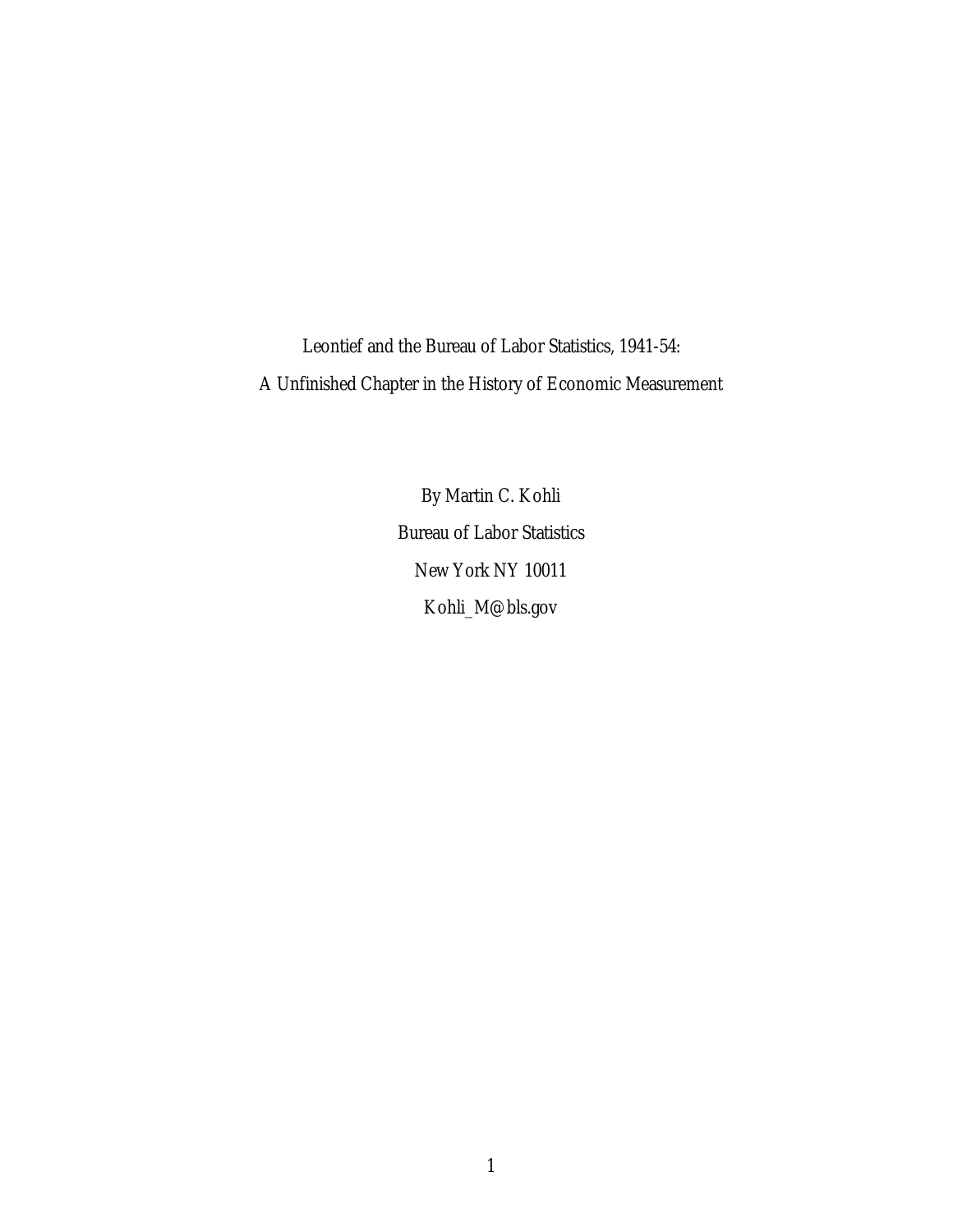### **Abstract**

While Leontief's accomplishments have been recognized, his work with the Bureau of Labor Statistics occupies an uncertain position in historical accounts. Some observers have argued that the Bureau of Labor Statistics merely tabulated data in accordance with his theories. This paper evaluates such claims by examining the concepts and classifications used by Leontief and the Bureau in the early tables. It concludes that the changes made by the Bureau made possible significant measurements of the GNP and of the factor-content of international trade. Today statistical agencies continue to develop measures of prices and quantities, using the framework pioneered by Leontief.

Keywords: economics, input-output, classification, Jerome Cornfield, national statistics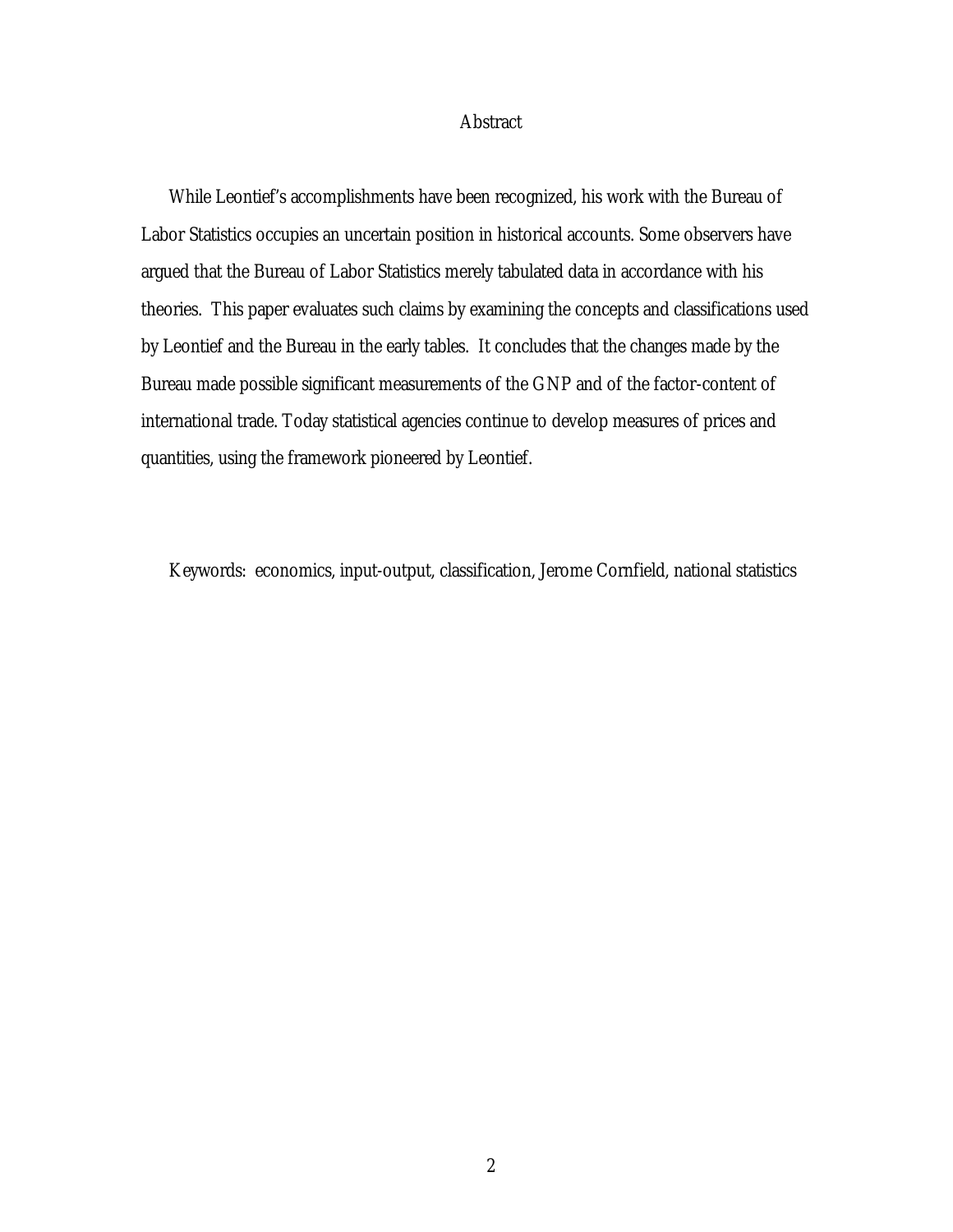# Leontief and the Bureau of Labor Statistics, 1941-54: A Unfinished Chapter in the History of Economic Measurement

While Wassily Leontief's accomplishments have been justly recognized, his work with the Bureau of Labor Statistics occupies an uncertain position in historical accounts of economic measurement. Focusing on measurements made by the federal government during the period 1926 to 1976, Duncan and Shelton pointed out that the Bureau's 1947 publication of postwar employment forecasts "probably did more than any other single thing to disseminate knowledge of the concept of input-output and its usefulness," but they did not appreciate some contributions made by the Bureau (1978, p. 111). In this they had company. Koopmans (1951, Introduction) and Dorfman (1973) implied that the Bureau's relationship with Leontief was significant largely because it supplied the muscle to flesh out his ideas. Dantzig (1963) gives more credit to the Bureau, but his opinion appears to be in the minority. A closer examination of the historical record, such as that presented in Kohli (2001a and 2001b), shows that in addition to supplying resources the Bureau made several changes to the framework—the concepts and classifications—underlying Leontief's tables.

The issue involved here is not simply one of recognizing a contribution. Instead, it has to do with understanding how in the mid-twentieth century economists and statisticians improved measurements of the economy. Porter (2001), while not addressing this particular issue, raised the related question of the relative importance of, on the one hand, basic research, and, on the other, bureaucratic imperatives in the history of measurement. Porter described the champions of basic research as believing that breakthroughs in quantitative methods tend to occur first in the hard sciences and then are adopted later by social sciences. Stigler (1999) can be read as a proponent of this interpretation. For the purposes of understanding developments in the 1940s and 1950s, the issue of borrowing from hard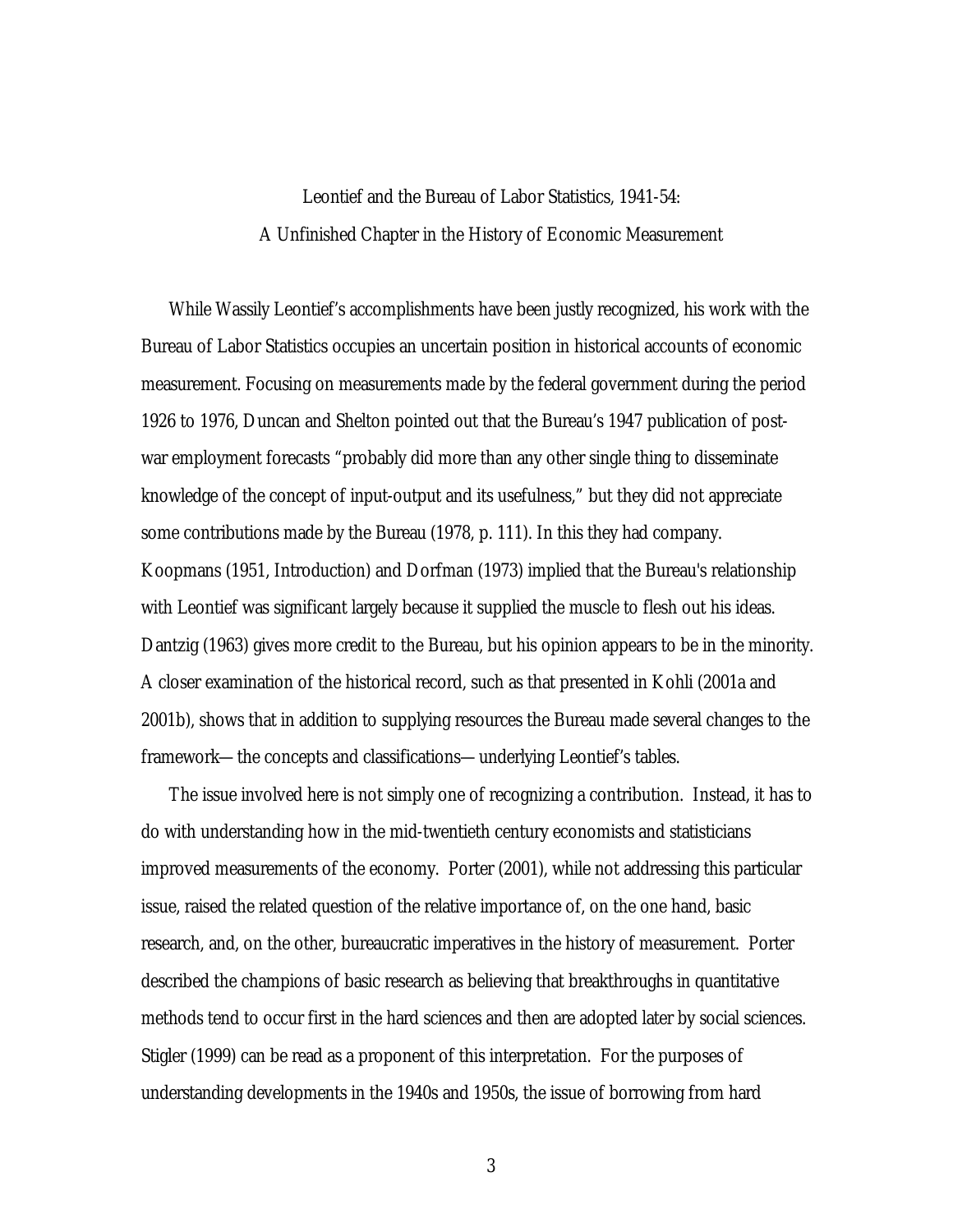sciences is not so salient. Instead, the interesting contrast is between formalists, such as Trygve Haavelmo and Tjalling Koopmans, who championed probability-based techniques, and economic accountants, such as Simon Kuznets, Richard Stone, and Leontief, who developed disaggregated national economic accounts.

Porter (2001) showed that in the seventeenth and eighteenth centuries, it was difficult to distinguish administrative from scientific purposes in early efforts at economic and social quantification. He also contended, citing several of the studies in Klein and Morgan (2001), that in this respect the history of measurement in the twentieth century showed continuity with the past. Consistent with this interpretation, the story of Leontief's work with the Bureau illustrates the importance of the government's administrative needs. The federal government's commitment to assembling input-output tables regularly was in doubt until the Budget Bureau recognized its interest in having accurate measurements of national income and product. To this day, the development of the underlying industry accounts, especially in constant dollars, remains a work in progress. But this story also illustrates a more subtle interplay between economic theory and measurement, with some of the Bureau's conceptual changes having had effects on economic theory.

## 1. LEONTIEF'S *TABLEAU ECONOMIQUE* FOR 1919

In 1932 Leontief began the unusual project of constructing a *tableau économique* for the United States. François Quesnay, the eighteenth century French economist, had used his *tableau* with hypothetical numbers to analyze how changes, such as an increase in spending on luxuries, would influence the net product and its distribution between social classes. In a similar manner Leontief intended to use his theoretical scheme and table to demonstrate how prices and quantities would have reacted to changes in parameters for industrial productivity and savings (Leontief 1936). His goal, in other words, was to use the table to illustrate the theoretical notion of sectoral interdependence.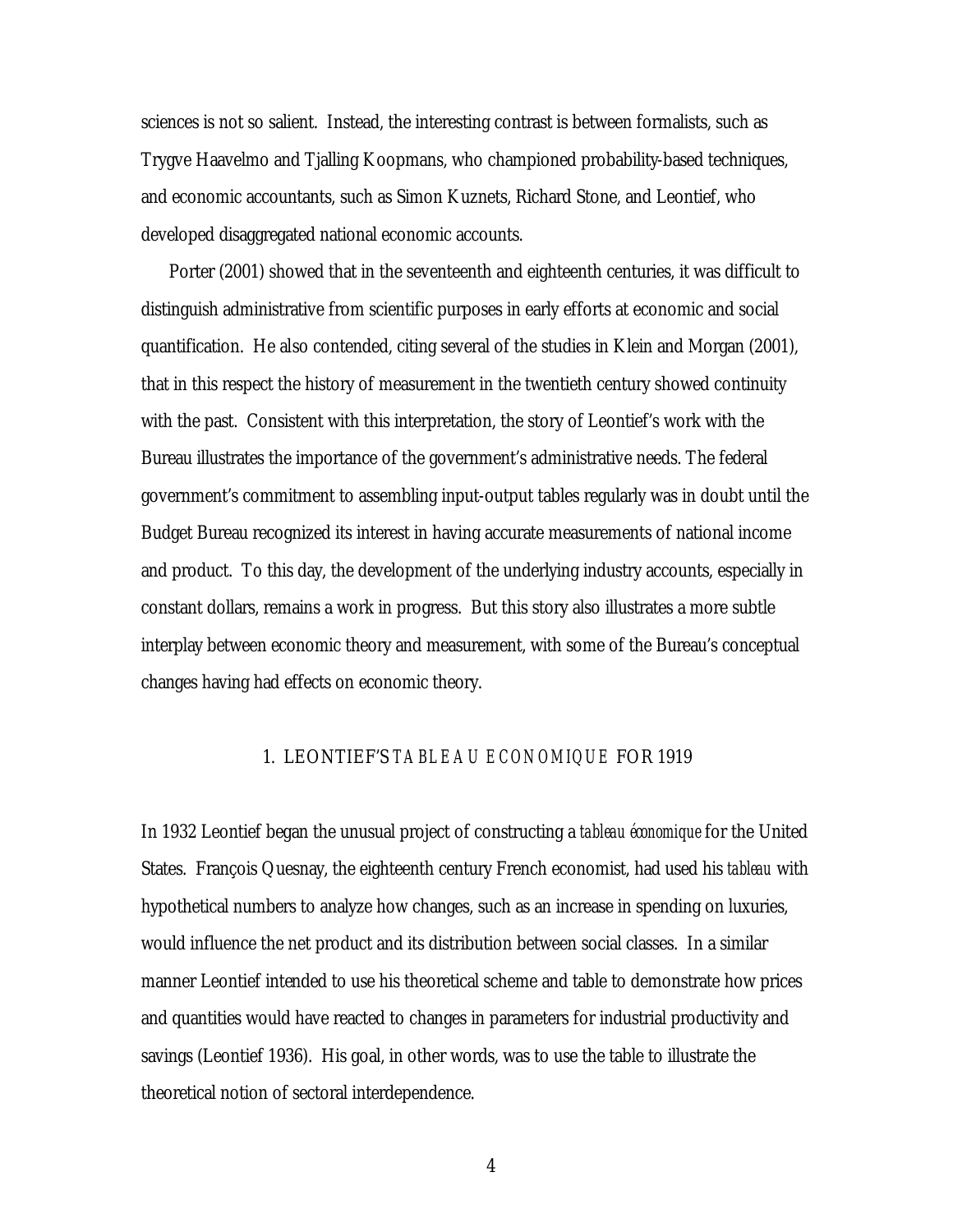The second section of the first input-output article, with the grand-sounding title of "Fundamental Concepts," discussed the mundane topic of accounting. As Kohli (2001b) argued, the accounting scheme offered the conceptual apparatus by which Leontief intended to use primary data to quantify the interdependence of the economy's sectors. He proposed to consider the consequences of an accounting system that covered the economic activity of every business establishment and household. The key account was the expenditure and revenue account. The expenditure side showed the flows of commodities and services as they entered the enterprise or household during a particular period; the revenue side documented outflows of commodities and services. For the purpose of understanding the development of input-output analysis, the key feature of this conceptual schema was that the expenditure account explicitly included capital outlays (Leontief 1936). In other words the accounting scheme did not distinguish between current-account and capital-account purchases. He recognized that capital accounts existed, but they raised issues, such as depreciation, which he could not solve with his simple system of registering transactions between accounting units.

For theoretical purposes, individual establishments were not the ideal unit of analysis. Instead the theoretically relevant unit was a homogeneous industry, "homogeneity being defined in terms of (a) identity of products and (b) qualitative and quantitative similarity of cost structure of the firms" within the industry (Leontief 1936, p. 20). By consolidating the accounts of establishments it was possible to create industry accounts. Since one industry's sales to another would be recorded as the latter's purchases from the former, the industry accounts can be arrayed in what we now call a transactions table. Table 1 provides part of what Leontief titled "Quantitative Input and Output Relations in the Economic System of the United States, 1919."

[Insert Table 1 about here.]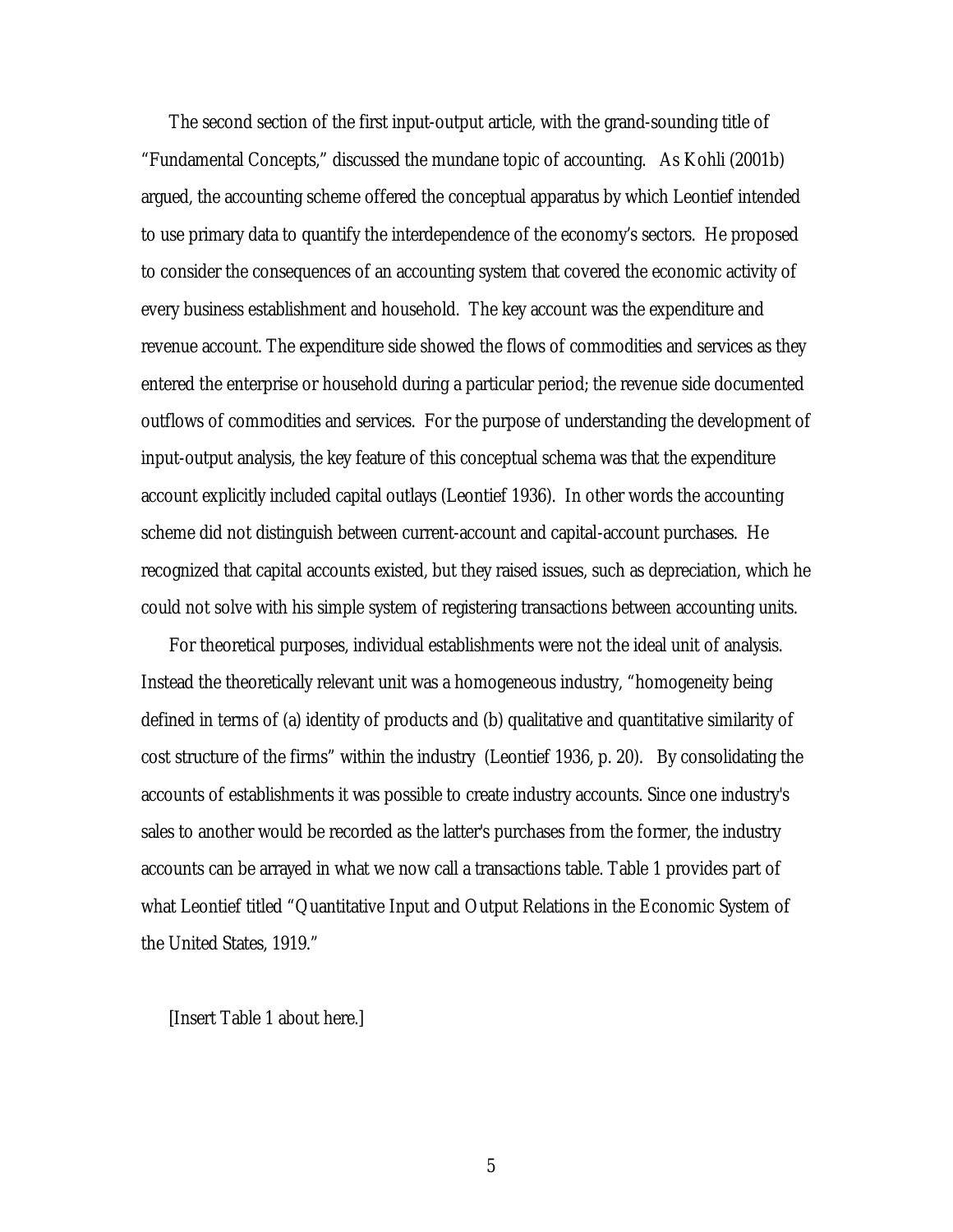One of the distinctive features of the table is that the value of an industry's output was not necessarily equal to the value of its inputs. Because Leontief included capital-account spending, an industry that was increasing its capital stock would show expenses greater than receipts, while if an industry was disinvesting (or saving), its expenses would be less than receipts.

As Leontief's praise of Quesnay and the table's title suggest, one of his favorite ways of characterizing the economy was as a system—a set of interdependent sectors that formed a complex whole. The systematic character of the economy had, I believe, an implication for what Leontief thought was a desirable attribute of economic measurements. When he praised a *tableau économique* as "an internally consistent, quantitative" representation of the economy (Leontief et al., 1953, p. v), he showed the value he attached to consistency. The double-entry character of the accounting system assured that the recorded transactions of each sector were consistent with those of every other sector, and that the tabulated characteristics of the whole, such as total expenditures and total receipts, could be derived from measurements for the parts.

The detailed transaction tables for 1919 contained 44 sectors, 41 of which were industrial sectors. The forty-second sector was international trade. As Table 1 shows, its row recorded the distribution of its product, which was imports, while the column recorded its inputs, which were exports. Leontief recognized that to treat trade as a sector was to use geography, rather than product homogeneity, as a classifying principle. The inputs, or consumption, of households, the forty-third sector, produced services, which were measured in dollars, as Table 1 illustrates. The only formal difference between households and other sectors was that the transactions table showed two types of income: wages and salaries under one subtotal, and capital and entrepreneurial services under another.

#### 2. ECONOMIC THEORIES AND ECONOMIC MEASUREMENTS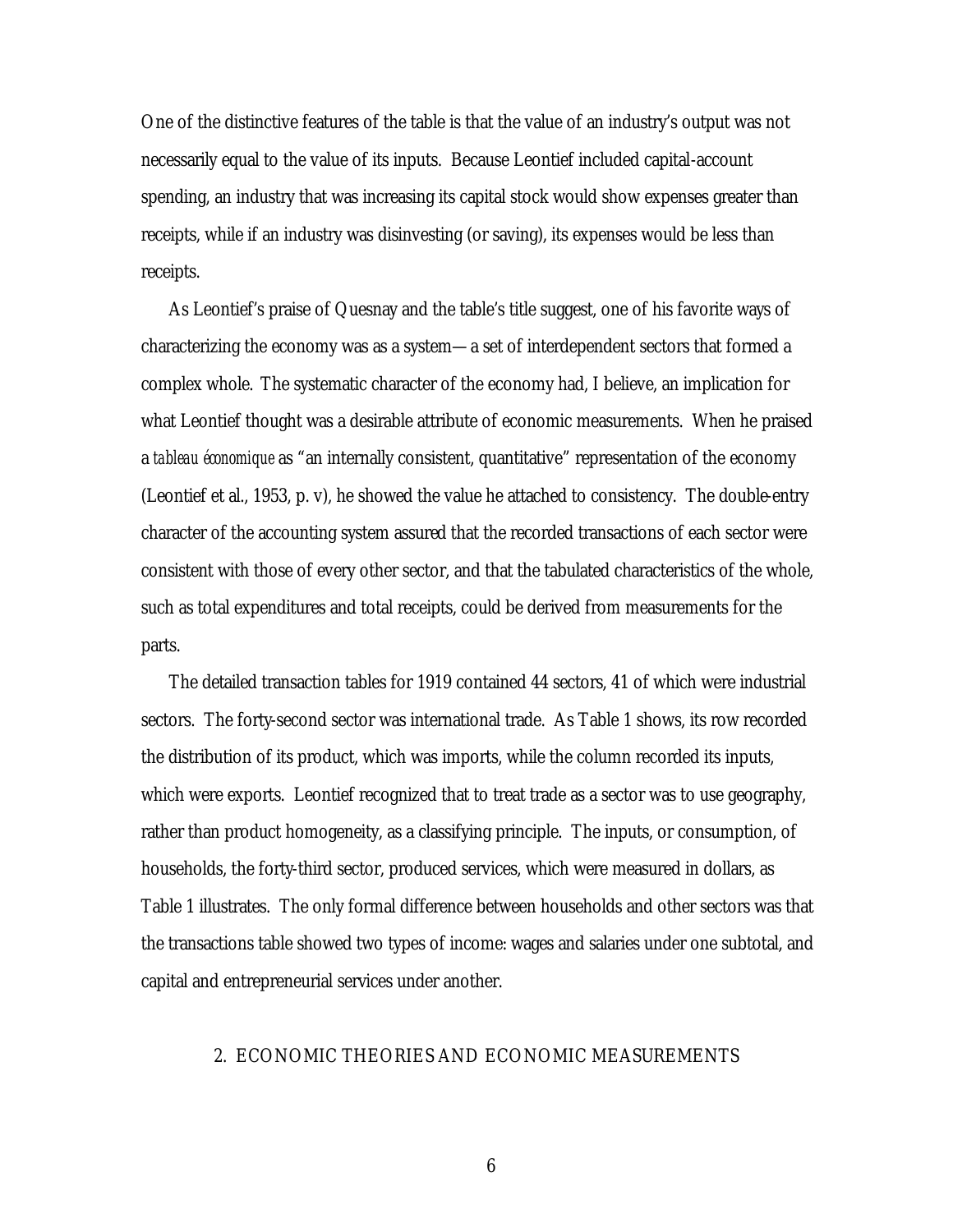Leontief and Koopmans, another Nobel Laureate, offered contrasting visions of a desirable relationship between economic theories and measurements. Koopmans considered theory building to be solely a matter of deriving interesting conclusions, using logic and mathematical techniques, from a small number of postulates. With a formalist's pride, he regarded the body of neoclassical theory as "an impressive and highly valuable system of deductive thought, erected on a few premises that seem to be well-chosen approximations to a complicated reality" (1957, p. 142).

For him empirical work was a separate activity, with which the theorist as theorist did not need to be concerned. His own empirical work focused on measurement errors and identification conditions and remained largely at the methodological level (Christ and Hurwicz 1987). His sharpest pronouncements on empirical methodology came in his 1949 review of the National Bureau of Economic Research study on business cycles by Burns and Mitchell. Although he mentioned an absence of economic theory in that study, the stinging part of his criticism was that Burns and Mitchell had not used probability-based inference procedures. Morgan (1990) interpreted his attack and the reaction of the National Bureau of Economic Research as evidence of a probabilistic revolution in econometrics inspired by the work of Trygve Haavelmo.

Stigler (1999, ch. 10) presented a position on the theory-measurement relationship in the social sciences similar to that of Koopmans. Stigler's argument is based on a contrast between astronomy and the social sciences. The differences in methodology between the physical and the social sciences have generated an enormous literature, including for example Kuhn (1977) and Porter (2001). For my purposes, the interesting feature of Stigler's argument is the role of theory. According to Stigler, in astronomy theory defines the objects of inference. By contrast, in the social sciences, which generally lack the ability to do controlled experiments, a statistical model defines the objects of inference—typically the parameters of a conditional expectation. Measurement in the social sciences need not have much connection at all with theory, and that is simply the way the world is.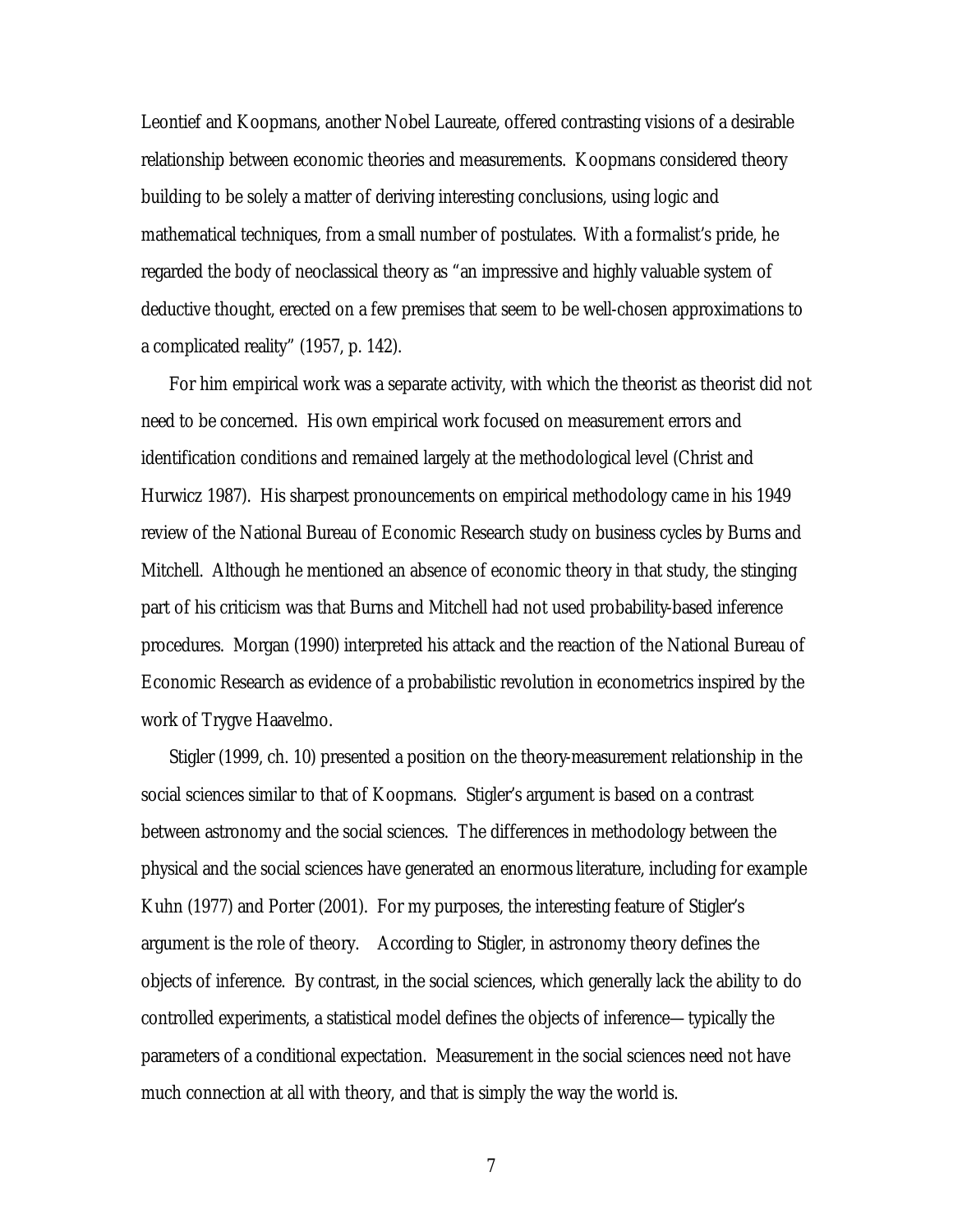Leontief would not have agreed. His different view of the theory-measurement relationship was implicit in his first presentation of an input-output theoretical scheme. This began with a set of equations (not shown here), one for each sector, describing, as in Quesnay's model, a hypothetical state of simple reproduction. Each sector produced a good or service,  $X_i$ , which was consumed by the different sectors. A second set of equations focused on prices, and stipulated that the value of a sector's output equaled the value of the inputs. Both of these equation sets functioned as equilibrium conditions: they described an ideal state towards which the economy was assumed to tend. These two sets of equations could be found in Walrasian models of general equilibrium.

The third set of equations concerned behavioral relationships—the technologies used in production and the pattern of household consumption. Leontief posited that the quantity of input i consumed by sector j, depended on the sector's output and a technical or direct input coefficient, a<sub>ii</sub>:

$$
x_{ij} = a_{ij}X_j \tag{1}
$$

This functional form attracted criticism from economists, who favored forms that allowed for substitution. Leontief recognized that his colleagues preferred more general functional forms, but these typically involved parameters that could be estimated only with regression models—an approach that Koopmans and the Cowles Commission were advocating. Leontief contrasted the methods of "indirect statistical inference" with what he called "direct observation" (Leontief et al. 1953, p. 7). By the latter term he meant facts "observed by someone else rather than the economist" and "usually described in ordinary, everyday language or in the technical language, not of economics, but of some other discipline" (Leontief 1954, p. 54). The belief that reliable measurements are built not solely on sophisticated statistical technique but rather on systematic, direct observation as well is one of the recurring themes of Leontief's career, as Kohli (2001b) documented.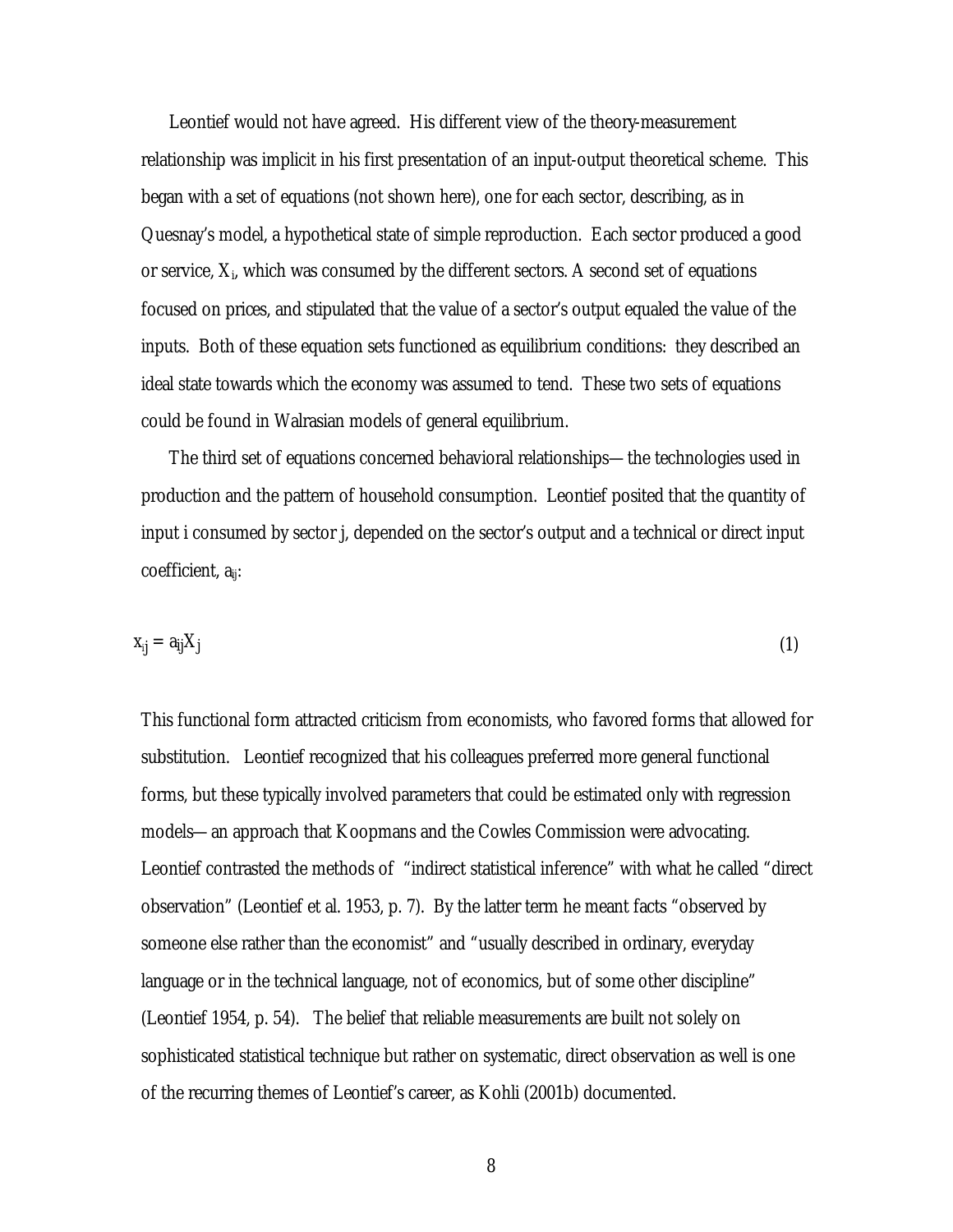To return to the treatment of production in the original scheme: Leontief justified the fixed-coefficient form of equation (1) on methodological grounds, declaring that "the numerical values of all the parameters must be ascertainable on the basis of available statistical information" (1936, p. 37). He did not deny that as a matter of fact some production technologies allowed for substitution. Instead, lacking direct observations of alternative technologies, he shaped his theoretical scheme according to his judgment about the reliable measurement of the parameters.

## 3. OVERCOMING THE LIMITATIONS OF LEONTIEF'S ORIGINAL CONCEPTS

In April 1941, before the United States officially entered the war, the Bureau of Labor Statistics requested \$96,500 from Congress to fund a study of the economic effects of demobilization. Donald Davenport, who had recently left Harvard, where he had known Leontief, had joined the Bureau, and he believed that an approach to the problem could be found in Leontief's recently published book (Battelle Memorial Institute 1973). The Bureau quickly hired Leontief, opened an office in Cambridge, Massachusetts, and began work on a 95-sector table for 1939. By 1943 the Bureau's staff had completed one version of the table, and the work was winding down. Senior managers had to decide whether they wanted to continue to support the project.

They turned to Jerome Cornfield, then working in the wholesale price division. During his career Cornfield made several remarkable contributions to economic and social measurements in the United States. Cornfield was familiar with Jerzy Neyman's work on probability sampling, and in 1941 he developed a two-stage sample design for a family expenditure survey—one of the federal government's first uses of probability sampling. He discussed a form of the linear programming problem with George Dantzig, who was a Bureau employee before he went to the Air Force and developed the simplex algorithm. Later, after Cornfield left the Bureau for the National Institutes of Health, he published one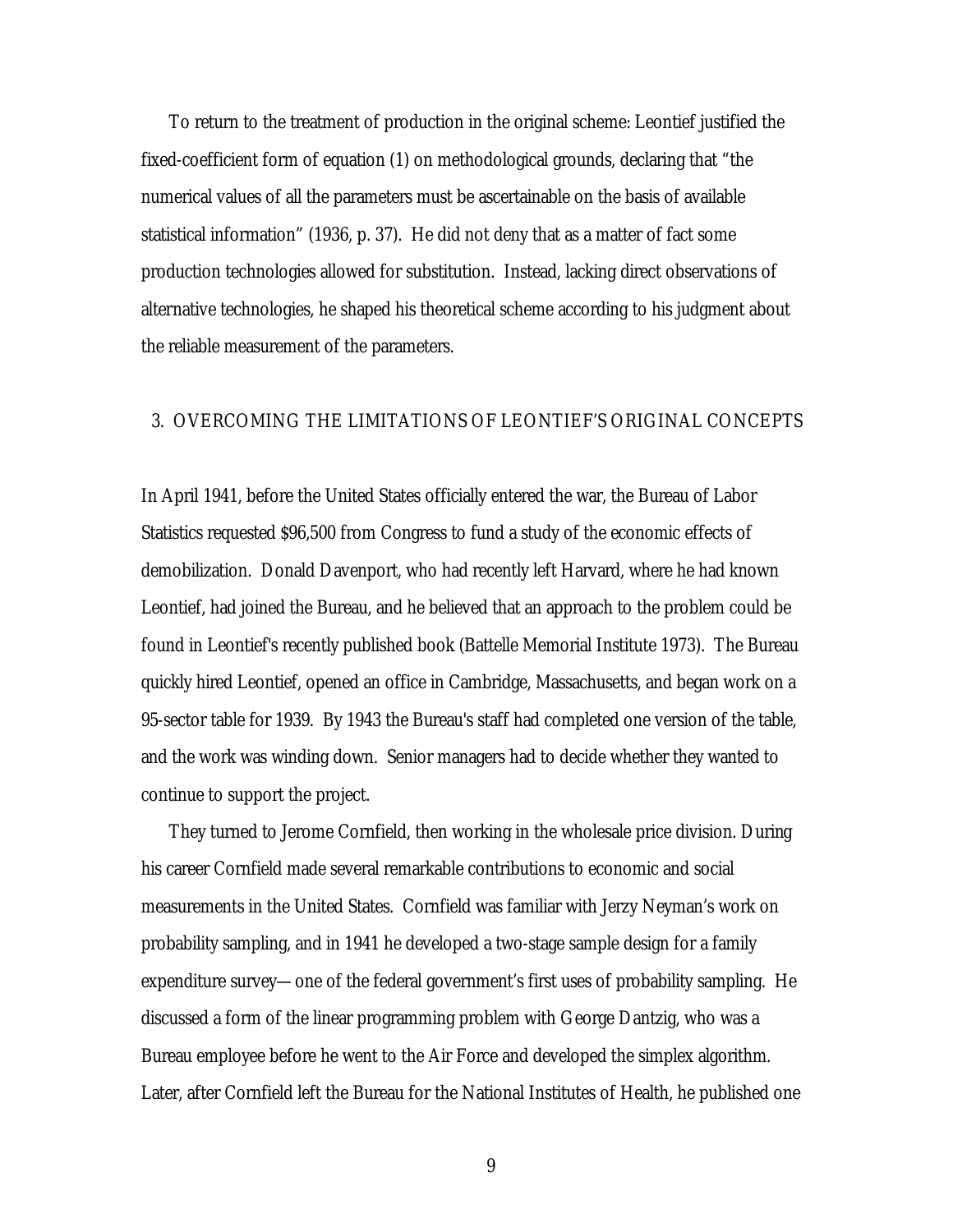of the pioneering studies on the relationship between smoking and lung cancer (Duncan and Shelton 1978). In 1974 he became the president of the American Statistical Association. The March 1982 supplement to *Biometrics* contains the proceedings of a memorial symposium that celebrated his accomplishments. In 1944, however, he reviewed the input-output work for the Bureau's top managers. He concluded that Leontief's technique was "a useful tool. . . a coherent point of view" (Cornfield 1964, p. 3). The word "coherent" indicates, I believe, Cornfield's preference for measurements that were internally consistent and that showed parts adding up to wholes.

Leontief (1944) published a transactions table for 1939, which differed in several ways from its predecessors. The article presenting the table began with a question: "How will the cessation of war purchases of planes, guns, tanks, and ships—if not compensated by increased demand for other types of commodities—affect the national level of employment?" (Leontief 1944, p. 139). This was a what-if question of the general type that Leontief's theoretical scheme was intended to answer. However, because of data and conceptual limitations, Leontief could not have used the first tables and the original scheme to answer this particular question.

This question concerned the effects of government spending. In the 1919 and 1929 tables government had been consigned, because of a lack of data, to the undistributed sector. As an analytical category, government did not exist. In the 1939 table it stood alone in the 11-sector version that Leontief published and in the 43-sector version included in Bureau's unpublished study (n.d.), which was apparently completed in 1946. Even with the inclusion of government and trade, 15 percent of gross output was still charged to the undistributed account.

A second difference concerned the units of measurement. The question assumed that labor was measured not in dollars, as it had been in the first tables, but in employee years. This change marked a significant departure from the monetary measures Leontief had used in his first *tableaux*. Leontief also developed an open model with inhomogeneous equations, in contrast to the earlier closed model with its homogeneous equations. The open model was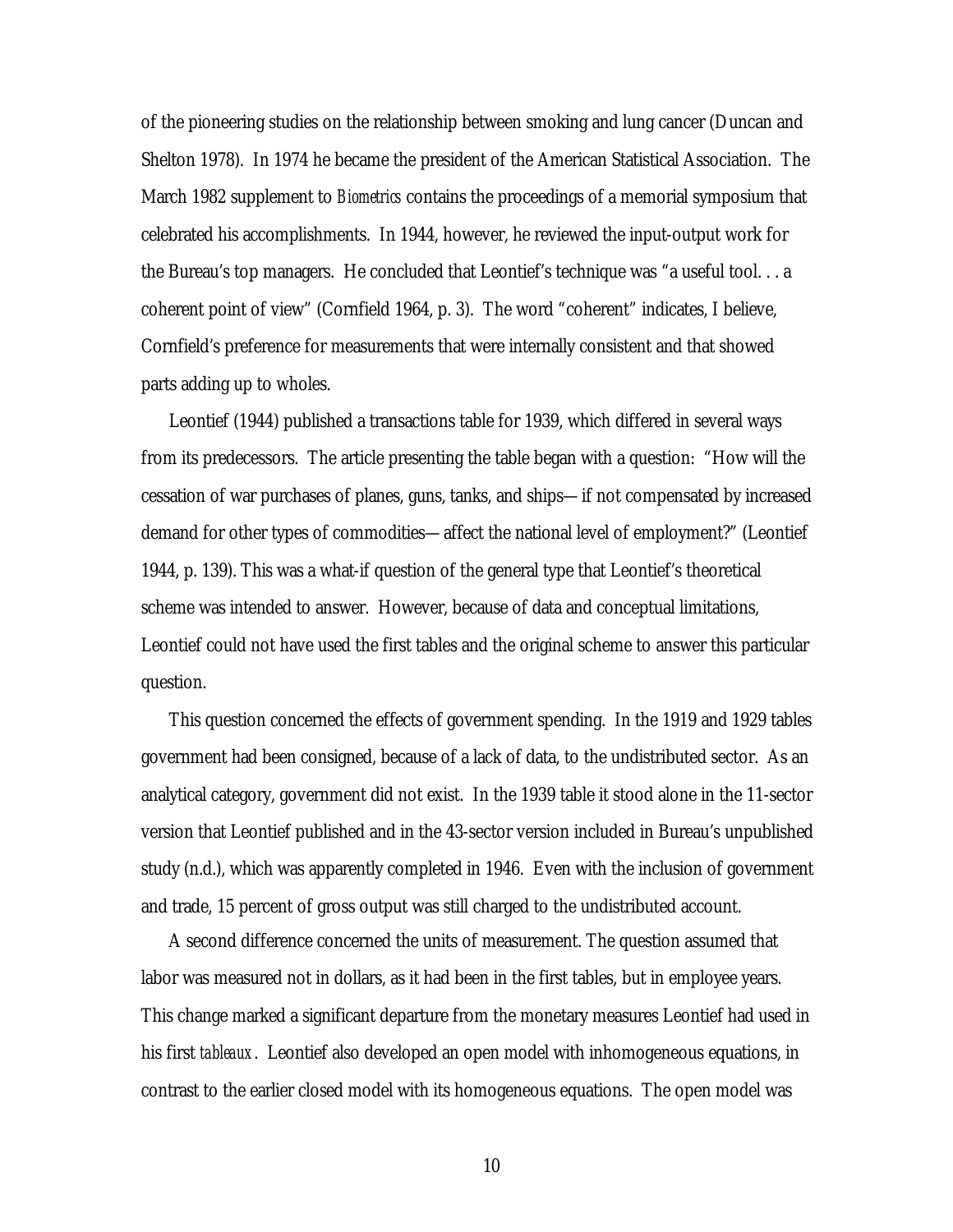similar to the Keynesian model of income determination: in both exogenous spending determined the level of output. With the open model and labor measured in physical units, it was possible to analyze how changes in exogenous variables could influence employment.

A third change concerned the underlying conceptual scheme. Leontief (1936) had pointed out the theoretical relationship between the transactions table and the national income. Under what he called "static conditions," meaning no savings and no investment, the national income, which was the sum of the entries in the household sector's row, equaled the national product, which was the sum of the sector's column entries. Following up on this idea, the Bureau sought to reconcile its 1939 transactions table with the national income accounts, which now included investment in the national product. Marvin Hoffenberg, the Bureau's expert on national accounts, had the responsibility for this work, and he realized the desirability of modifying Leontief's original accounting scheme. This scheme had been built on expenditure and receipt accounts that contained *all transactions* between accounting units. Hoffenberg assumed that firms kept separate accounts for current and capital spending and income. Purchases of capital goods were registered as expenses on the capital account, while depreciation charges counted as capital account revenue. Thus the 1939 table had an investment column, which showed how much of an industry's output was purchased for domestic private investment, and a row, which showed depreciation charges. The column sum was gross private investment, which Hoffenberg needed for his reconciliation, while the row sum was total private-sector depreciation. After removing investment spending from the interindustry transactions and taking into account changes in inventories, the Bureau sought to impose the constraint on the industrial sectors that the value of output (the row sum) equaled the value of inputs (the column sum), although data limitations prevented the achievement of this goal in all industries.

With government and investment represented explicitly, the 1939 table, unlike Leontief's first tables, had estimates of all four of the components of the product side of GNP. Because the Commerce Department's product-side numbers were based on a commodity flow table, it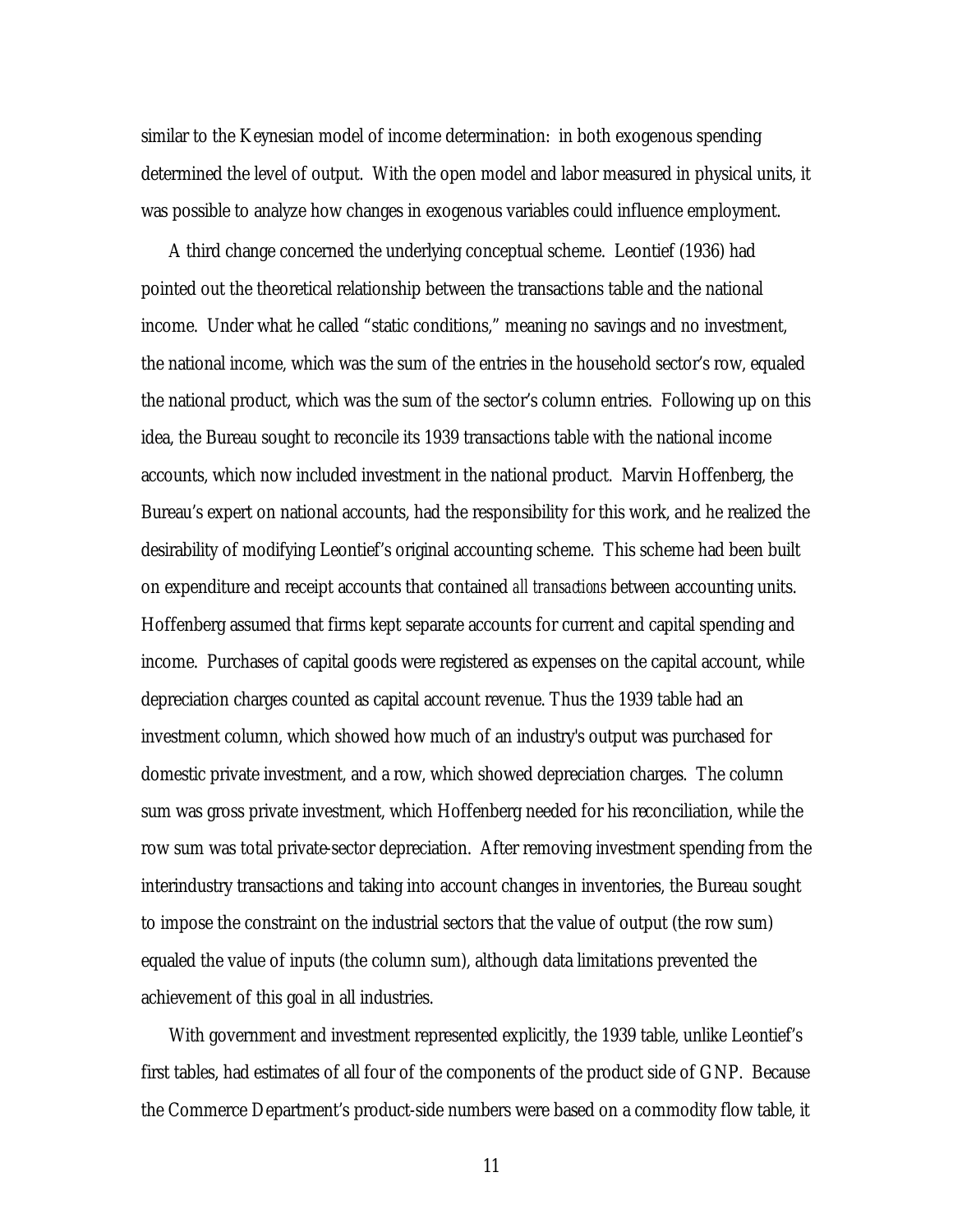was difficult to complete a reconciliation of them with input-output table's industry-based numbers. Hoffenberg was able to reconcile the income side numbers, however. The Bureau's estimates indicated that households received \$61.2 billion in income from businesses and \$10 billion from government for a total of \$71.2 billion. The Bureau noted that the Department of Commerce estimate was \$400 million less, or 0.6 percent, because of different treatments of contingency reserves, bad debt allowances, and inventory revaluations (Bureau of Labor Statistics n.d.)

When the Bureau began constructing the 1939 table, it had intended to use the table to forecast postwar employment. In 1944, using assumptions about decreases in war spending and increases in personal consumption, it calculated its first comprehensive, albeit unpublished, forecasts of employment for the War Production Board. For more detailed discussions of the Bureau's early applications, see Duncan and Shelton (1978) and Kohli (2001a).

Cornfield (1945), which examined the employment that was attributable, industry by industry, to U.S. exports in 1939, was the Bureau's first published application of input-output analysis. This was also the first article by a government agency that examined the amounts of labor embodied, directly and indirectly (in other words, in intermediate inputs) in internationally traded goods.

## 4. MEASURING THE NATIONAL PRODUCT AND INDUSTRIAL OUTPUT

In 1947 W. Duane Evans, who had taken over the responsibility for the Bureau's inputoutput work, confronted two problems. First, he had decided that the 1939 table needed to be updated, a process that would require more resources. Second, the Truman Administration had decided to trim the Bureau's budget by 20 percent. The shortage of funds prompted him to search for money at better-funded agencies. In the same year Marshall Wood, who had an interest in techniques for coordinating training and materials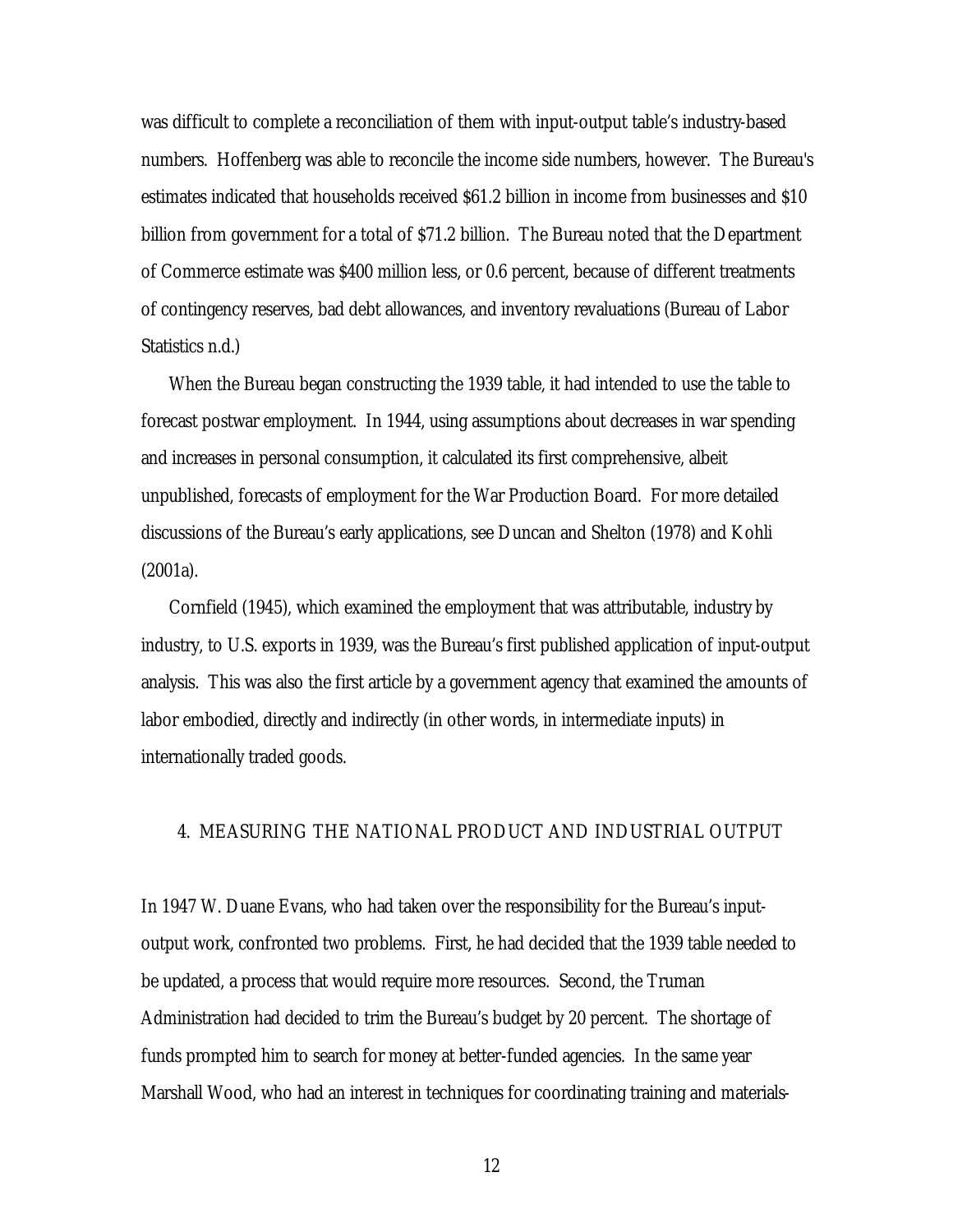procurement activities, became chief of the Planning Research Division of the Air Force. In 1948, with the Cold War growing chillier, Wood had the Bureau's input-output work included in an interagency project, funded by the Air Force, known as Project SCOOP (Scientific Computation of Optimum Programs). After the Korean War erupted in 1950, funding for Project SCOOP soared. While the 1939 table was motivated by concern with the effects of peacetime demobilization, the 1947 table was in large part motivated by Evans's desire to refresh his aging data and Wood's concern with possible obstructions to a wartime mobilization. Klein (2001) discussed other innovations in measurement associated with Project SCOOP, including Dantzig's development of the simplex algorithm.

The result of the Pentagon's largesse was an unprecedented level of detailed information—450 industrial and 50 autonomous sectors, which were reduced to 37 and 5 respectively in Leontief (1951a), the first published version of this table. As Table 2 shows, the undistributed account declined to a mere 3 percent of gross output, a significant improvement over the 1939 table.

#### [Insert Table 2 about here.]

The Bureau changed how international trade was represented. This change had nothing to do with identifying bottlenecks, but it was consistent with the theoretical development of open-economy macroeconomics. As macroeconomists recognized net exports as a component of GNP, it was natural to add to the final demand quadrant columns for exports and imports of goods and services that had domestic counterparts. Imports that had no domestically produced rivals had a separate row. (This was how international trade was treated in the detailed tables. In the table published in Evans and Hoffenberg (1952) international trade was still represented by one row for imports and one column for exports.)

The classification of the competitive imports by industry allowed Leontief (1953) to investigate the factor-content of U.S. trade. His principal finding, that U.S. exports were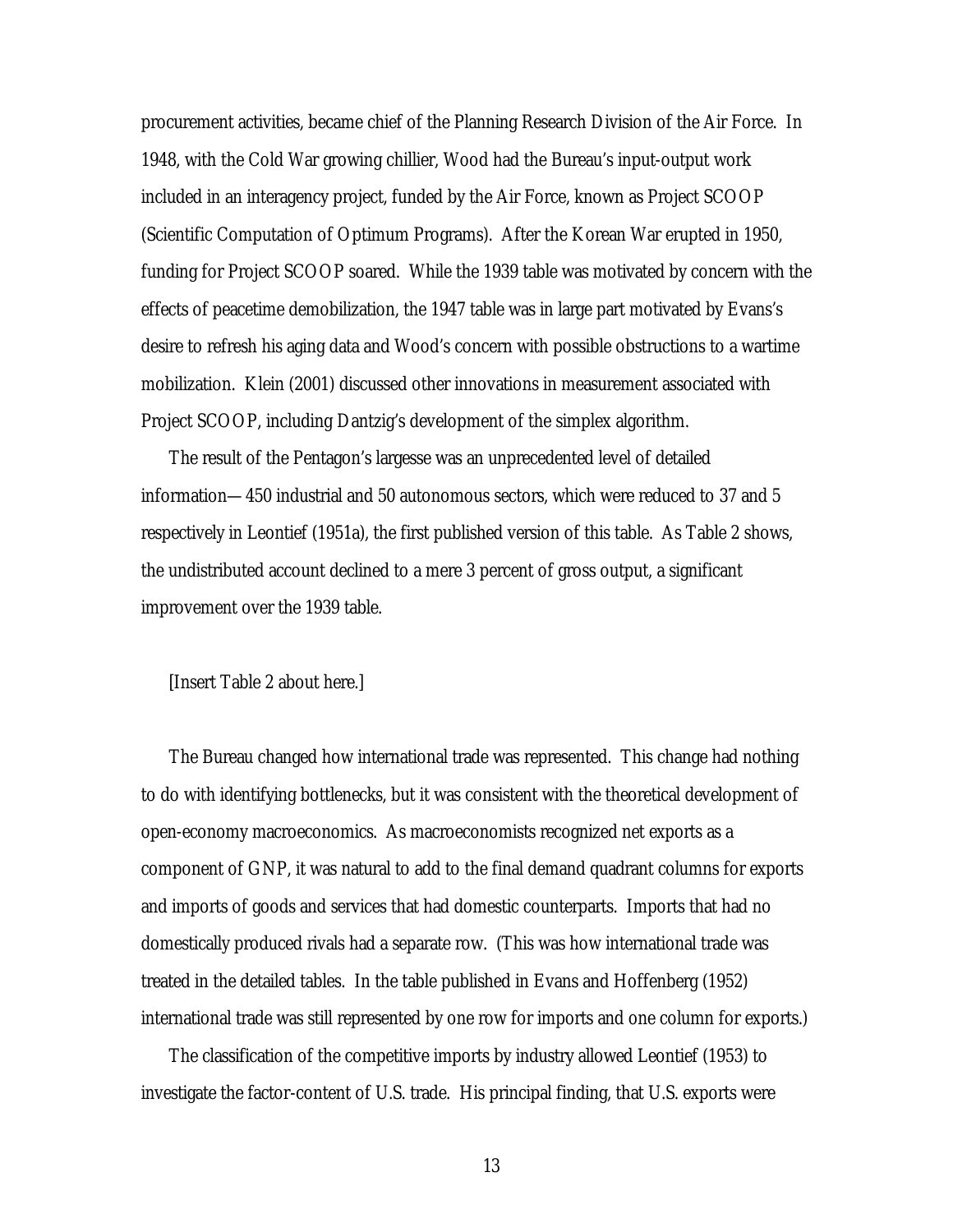labor intensive compared with the import-competing goods, raised questions about the factor-abundance theory of competitive advantage and continues to generate an voluminous literature, some of which has criticized Leontief's methodology. Since the focus of this study is the development of a framework for measurement, there are two important points about this literature. First, until imports were classified in this theoretically relevant manner, it was not possible to measure how trade influenced the employment of factors. Second, as Leamer, a critic of Leontief's methodology, has noted: this "finding preceded and apparently stimulated a search of great breadth and intensity for a new theory of trade that could account for his results. In fact it is difficult to find another empirical result that has had as great an impact on the intellectual development of the discipline" (1987).

The work on the 1947 table had other measurement-related consequences. Duncan and Shelton asserted that "the most important and lasting impression which came out of this work was how incomplete, unsystematic, and seemingly contradictory were the basic detailed economic statistics for the United States" (1978, p. 111). They cited several particular problems, including measurement problems in services and trade. They could have cited, although they did not, the measurement of prices by the Bureau of Labor Statistics. For example, the Wholesale Price Index, which later became the Producer's Price Index, covered less than half the value of the products produced by the mining and manufacturing sectors (Glaser 1955). It used a so-called judgement sample rather than a probability sample, and it relied on its own classification of commodities, which was not consistent with the taxonomies used in the Bureau's survey of consumer prices (Bureau of Labor Statistics 1997) and in the Commerce Department's records of international trade.

Given the unsystematic character of government statistics, it was not surprising that serious doubts arose about the measurement of the economic aggregates. During the development of industry accounts for construction, the Bureau became aware of a discrepancy between its estimates of the quantities of materials consumed and the Commerce Department data on output, which were also used to measure investment in the national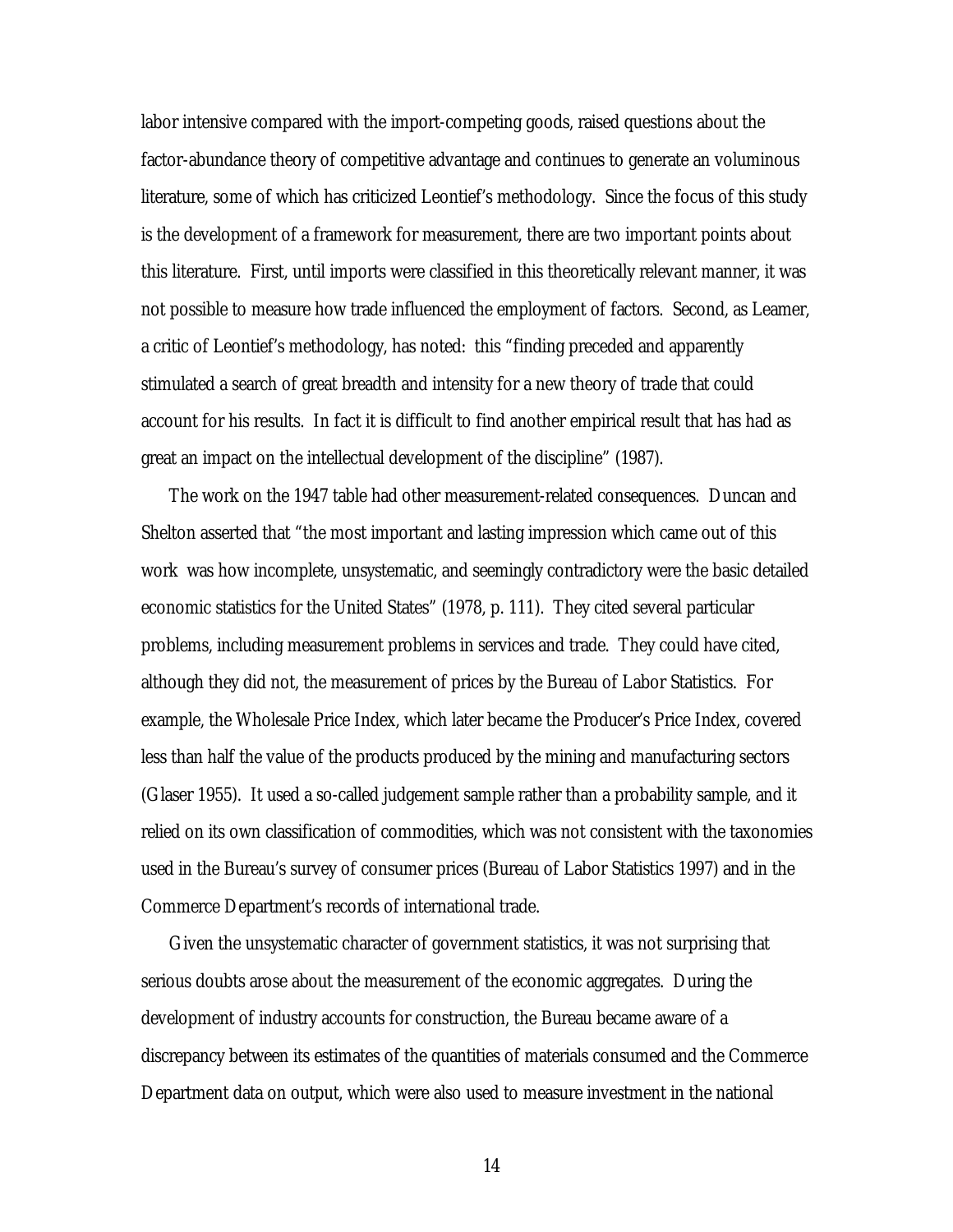income accounts. The Bureau raised its estimate of construction output from \$24.8 billion to \$28.7 billion, thus making a judgement that the figures based on a consistent set of accounts were more likely to be correct (Evans and Hoffenberg 1952). Kohli (2001b) documented that the Budget Bureau and outside observers who examined the issue came to the same conclusion.

In 1953 President Eisenhower took office. The Defense Department stopped funding the Bureau's work on input-output, but the reconciliation issue did not disappear. In 1956 the Budget Bureau asked the National Bureau of Economic Research (NBER) to review the U.S. national income accounts. In its report the NBER's national accounts review committee recognized that input-output tables served as a tool for identifying deficiencies in the aggregated figures. This was one of the reasons the committee gave for recommending that the federal government resume the work of developing the tables.

The national accounts review committee revisited a second issue that the Bureau of Labor Statistic's input-output work had raised: the construction of price indexes for the output of industries. Early critics of Leontief's work had attacked the assumption that past year's coefficients could be used to make forecasts of future output and employment. Attempting to examine the relative stability of the coefficients, Leontief and others had taken one year's vector of final demand and used an earlier year's matrix to compute predicted levels of industrial output for the later year (Leontief 1944). To carry out this exercise, the bill of goods for the later year needed to be expressed in the prices of the earlier year, which were the basis of the calculated coefficients. The bills of goods were measured as the products of industries, and the comprehensive scope of the bill of goods, which coincided with the national product, meant that a set of price indices that covered all industries was required. To facilitate this adjustment, in 1953 the Bureau recoded quotations from its wholesale price program to create its first indexes of producer's prices by detailed industry. (Evans and Hoffenberg (1955) described the construction of these indexes, while Goldberg and Moye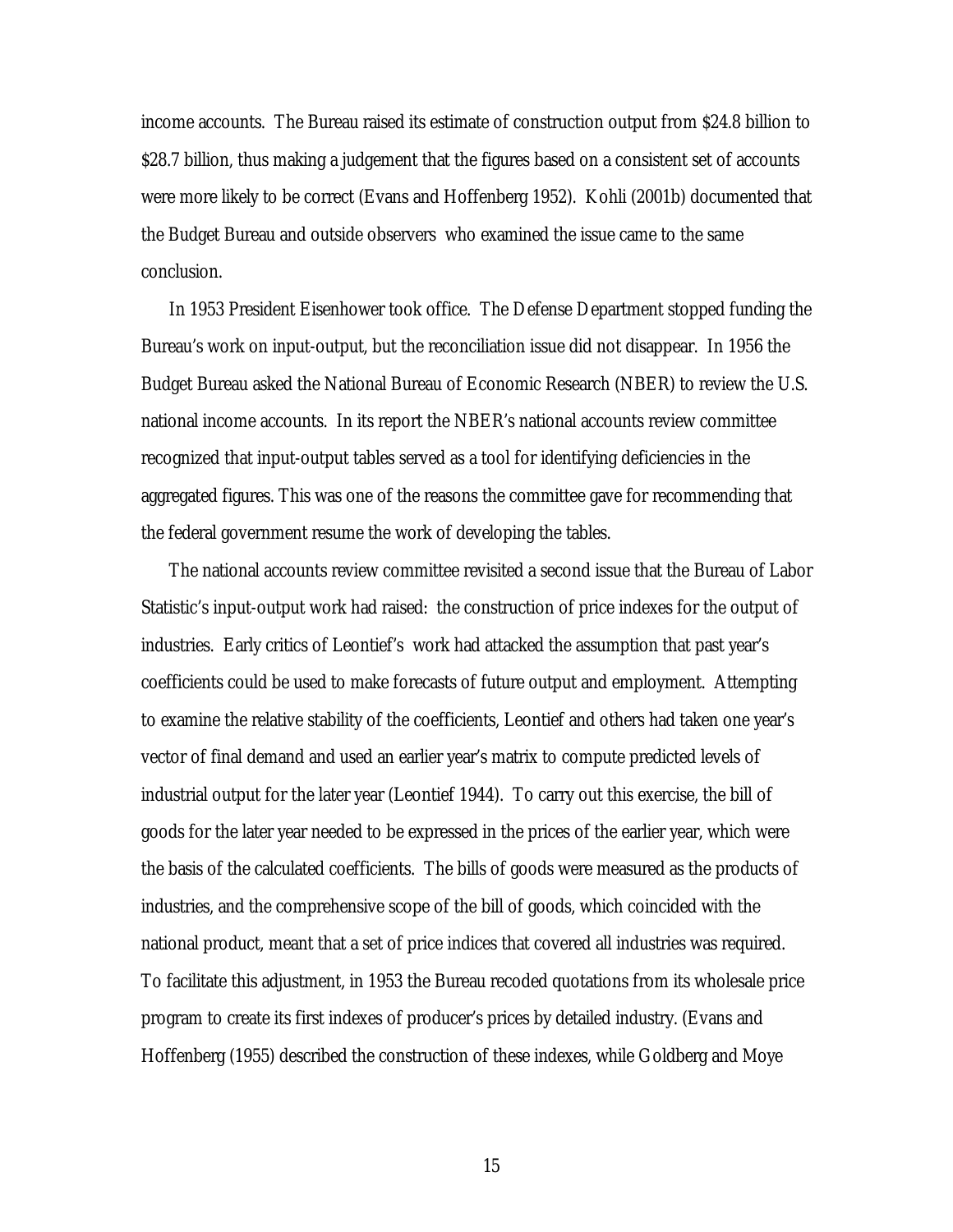(1985) identified the year as 1953). The Bureau did not publish these, perhaps because of problems with their scope.

These indexes, even in their early and imperfect forms, would turn out to have important uses for the Bureau. To measure productivity one needs to measure industry output in real terms. Using its first measures of industrial prices, in 1955 the Bureau presented the first series on the real output and the productivity of production workers in manufacturing (Bureau of Labor Statistics 1955). As Bureau redesigned its survey of producers' prices, indexes for other sectors became available, and the Bureau was able to publish additional measures of sectoral productivity.

## 5. THE CONTINUING RELEVANCE OF INDUSTRY ACCOUNTS

In 1957 the NBER's national accounts review committee recognized the need for industry accounts and for a comprehensive set of industry price indexes. Work on input-output tables began again in the early 1960s, and in 1964 the Commerce Department published a table for 1958. Since then tables have published regularly. Presently, the Bureau of Economic Analysis maintains industry accounts for 62 private-sector industries and four categories of government production, and these accounts are used to develop the input-output tables and measures of gross product by industry in both nominal and real terms.

The development of comprehensive industry price indexes is taking—the use of the present tense is intentional—much longer. In 1977 the Bureau expanded the industry coverage of the wholesale price index to include virtually all mining and manufacturing industries. Service sector industries have been added, but as of 1996 the Bureau had not yet been able to include, in part because of funding constraints, health services, real estate, and business services (Bureau of Labor Statistics 1997). The Bureau has also made efforts to coordinate the sample design for the CPI and PPI, but there remain a number of industries and industry segments with problematic measures of the price of output. In these industries,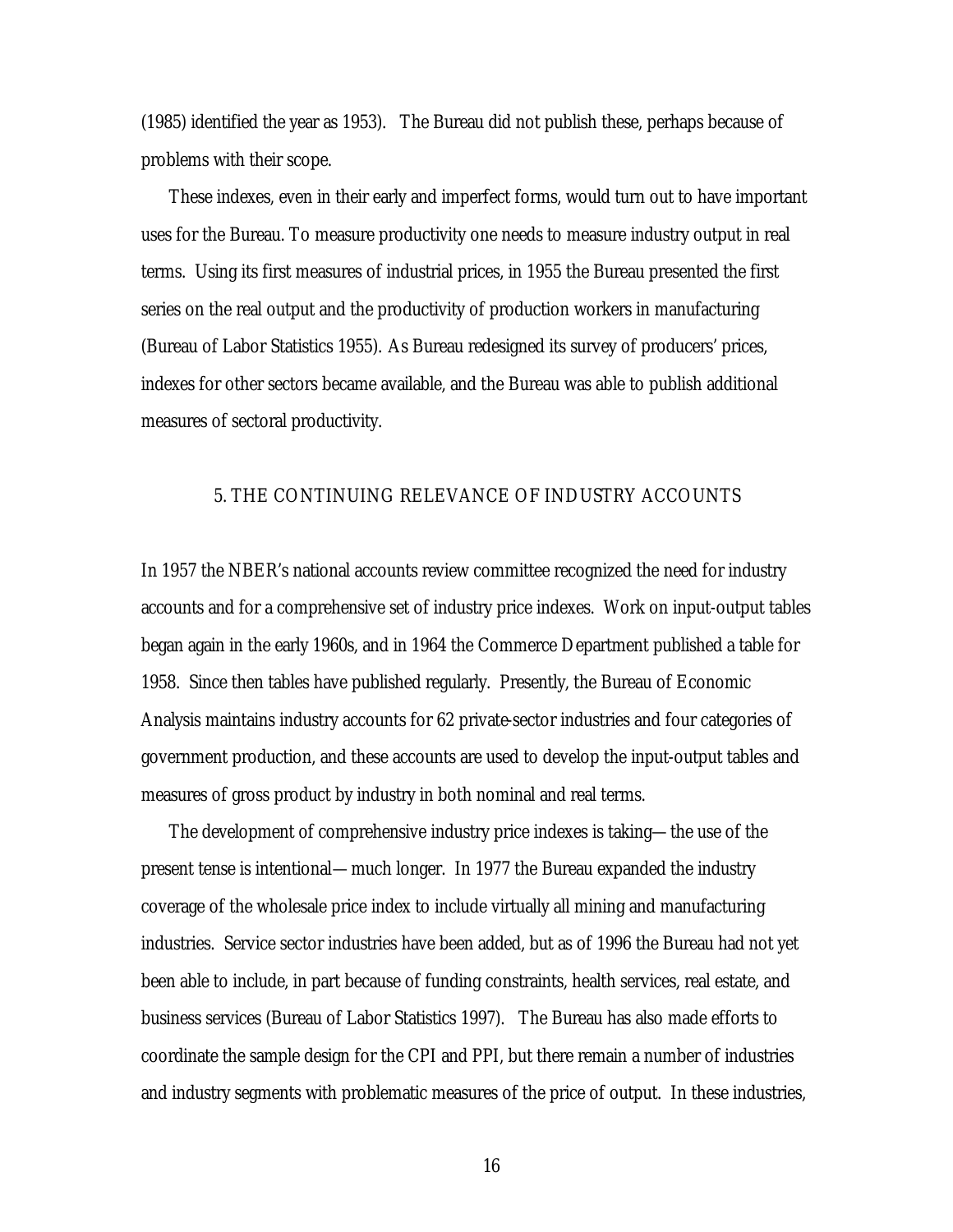listed in Table 3, the costs of inputs are used to deflate the nominal figures on output, which is clearly not optimal.

[Insert Table 3 about here.]

One area of special concern, because of its size, is health services (this includes hospital services, for which Bureau does have price index for output, as well other health services, for which the Bureau does not). Part of the problem here is conceptual. As Federal Reserve Chairman Alan Greenspan has noted, "What do we mean by the standardized unit of output? Is it the procedure, the treatment or the outcome?" (Greenspan 2001). The Bureau currently focuses on the treatment, but, as Greenspan argued, this approach is not entirely unproblematic. For a detailed discussion of how the Bureau currently measures the prices of hospital services, see Cardenas (1998) and several of the contributions in Cutler and Berndt (2001).

## 6. AN UNFINISHED CHAPTER

According to several accounts, the Bureau of Labor Statistics work with Leontief was important because it secured the resources to flesh out Leontief's ideas. In fact, the Bureau also made several conceptual developments to Leontief's framework. The most important of these was Hoffenberg's decision to redefine capital-account transactions out of the industry accounts. This made it possible to compile figures on the composition by industry of investment spending, figures which were necessary to reconcile the input-output table with the national income accounts. As Duncan and Shelton (1978) documented, the need to plan and finance World War II created an urgent demand for accurate estimates of the national income and product and of their components. After the war ended, the interest of policy makers, government agencies, and professional economists in these measures did not disappear. What was once a wartime imperative became a peacetime routine, as the Budget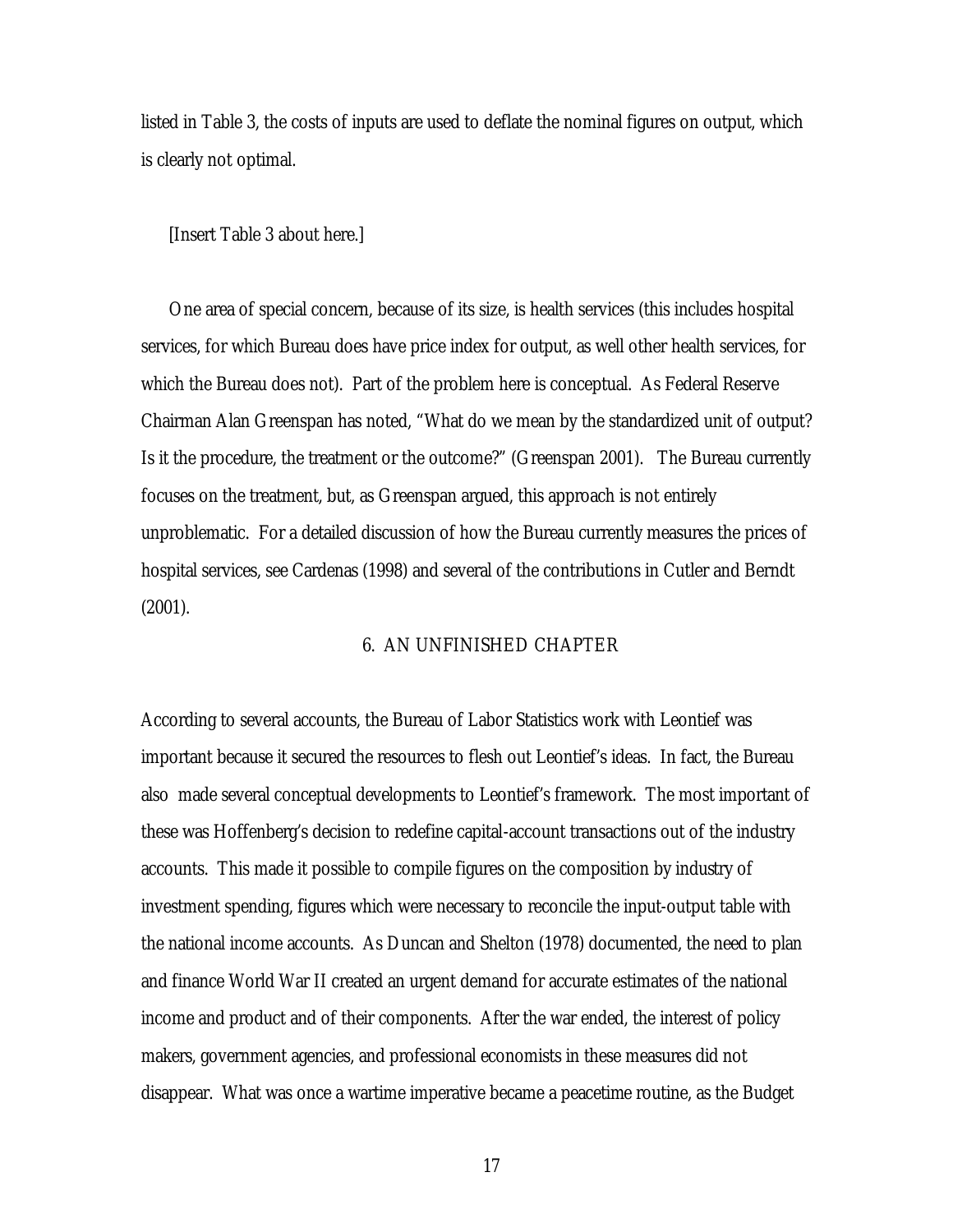Bureau recognized in 1955 when it made the national income and product accounts the central framework for federal statistics.

The second major conceptual refinement was treating competitive imports as subtractions from final demand, classified according to industries that produced rival products. This way of classifying imports made possible Leontief's path-breaking studies of the factor content of U.S. trade.

The importance of these measurements brings us back to the methodological debate between Leontief and Koopmans. Earlier we saw that Koopmans regarded economic theory as a deductive system, the premises of which were "well-chosen approximations to a complicated reality" (1957, p. 142). Leontief objected to references to the degrees of the "realism" of premises, which assumed a uniquely describable reality. Instead, he contended that economic variables can only be measured "through an intricate system of basic definitions, classifications, and rules of measurement." Leontief held out a rosy scenario in which "an apt set of basic definitions" lead to an "effective theoretical formulation," which in turn permitted "sharper observations" (1958, p. 105). One can argue that the development of input-output analysis illustrates this dynamic: the theoretically based refinement of definitions and classifications by Leontief and his collaborators, along with the work of others, made possible more detailed models, which spurred new measurements. Polenske (2000) presented an argument, similar to the one presented here, concerning the theoretical development of models of interregional trade by Leontief and Walter Isard and important measurements of differences between regional economies.

Duncan and Shelton identified the development of the national accounts and the use of probability sampling as two of the four crucial developments in federal statistics during the 1926-76 period (1978, p. 1). Much of the history chronicled above relates to the development of the accounts, but this was not entirely unrelated to the spread of probability samples. The accounting framework provided a basis for assessing the sample design of the Producer Price Index, and efforts to improve that survey's scope, concepts and classifications continue to this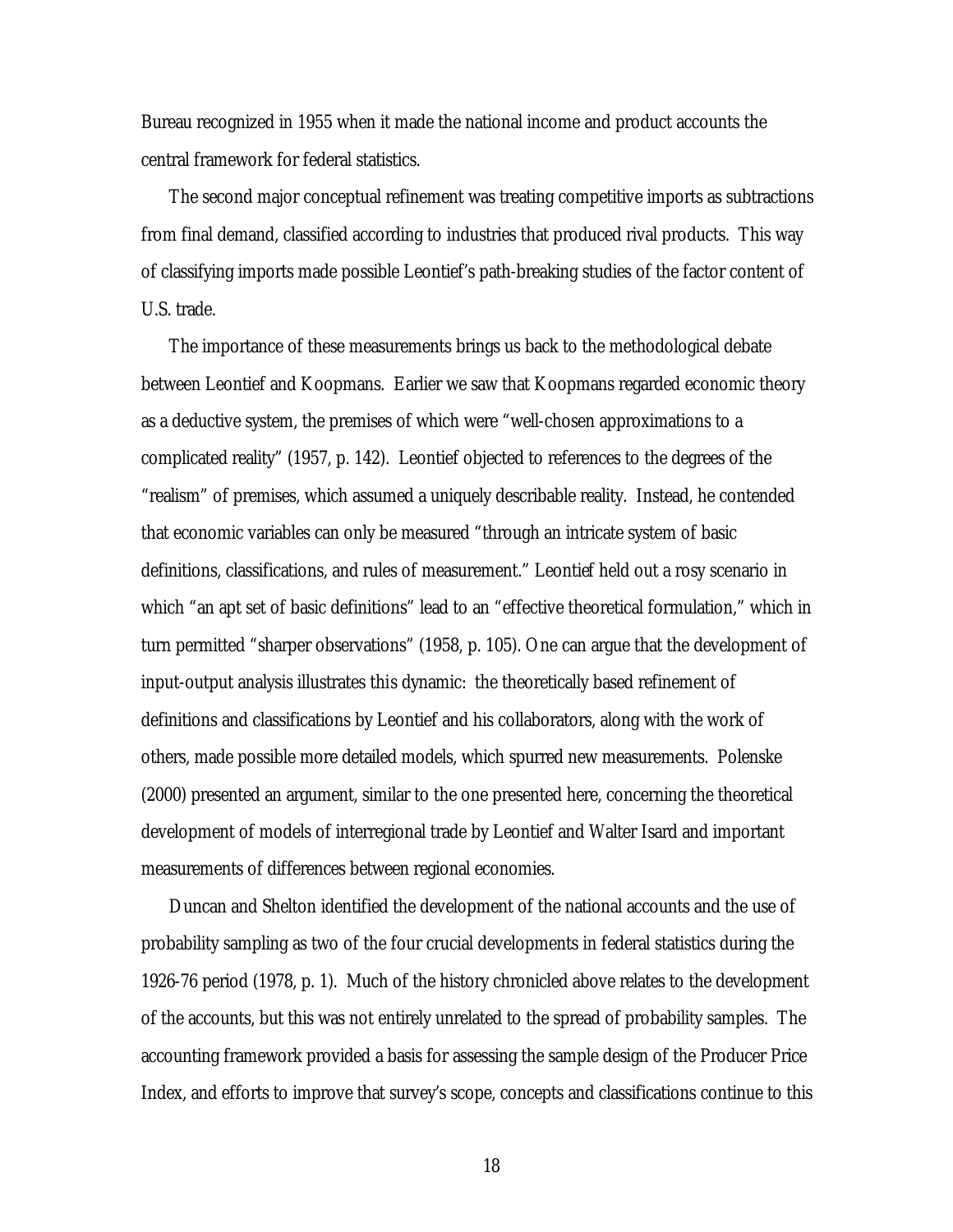day. The chapter in the history of economic measurement begun by Leontief remains unfinished.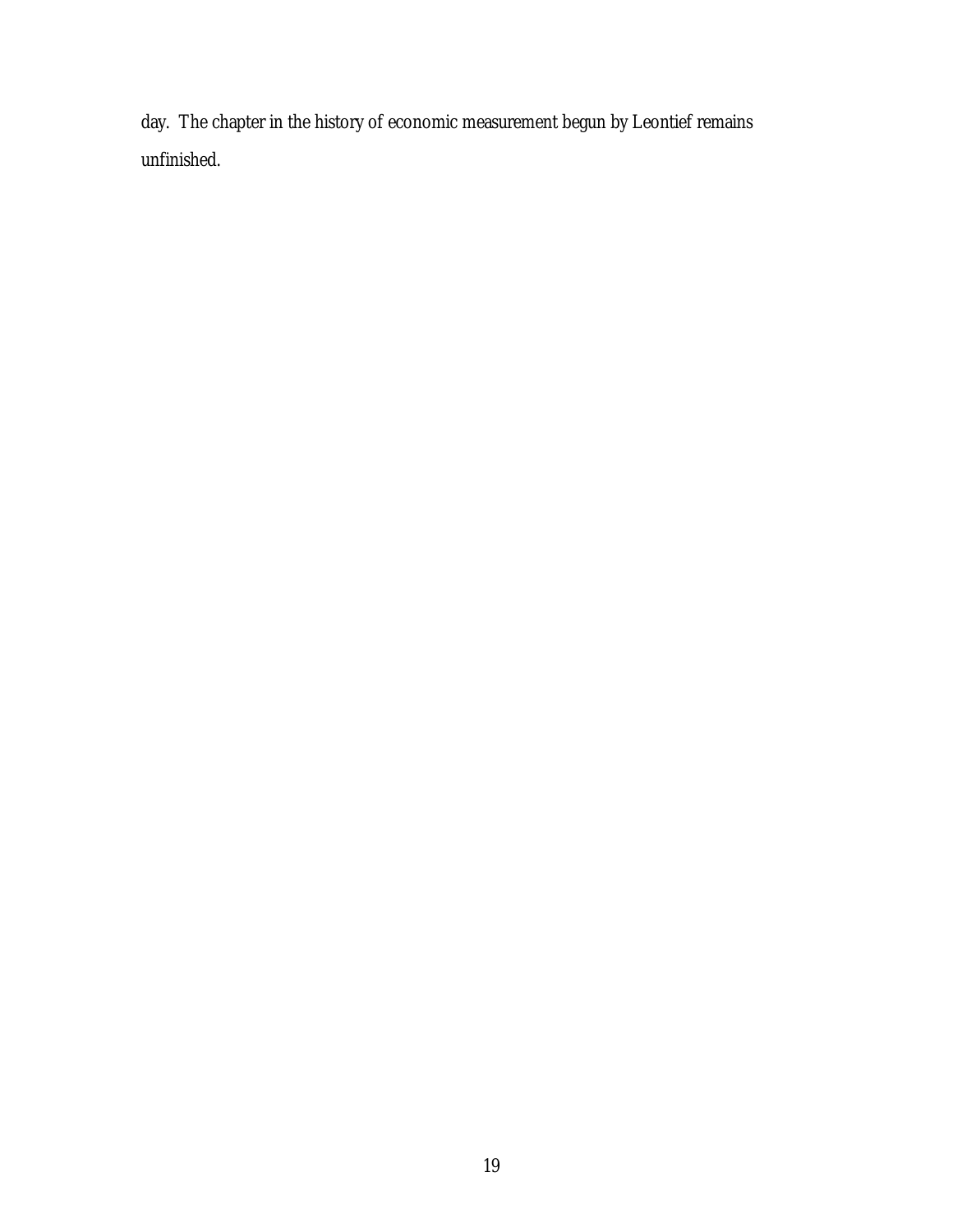Solidelle Wasser sparked this project, researched much of it, and commented on numerous drafts. Marvin Hoffenberg provided insights from the invaluable perspective of a participant. I owe an important reference to Karen Polenske. Sam Ehrenhalt reminded me that the issues raised 50 years ago were still very much with us. However, the author alone is responsible for the form and content.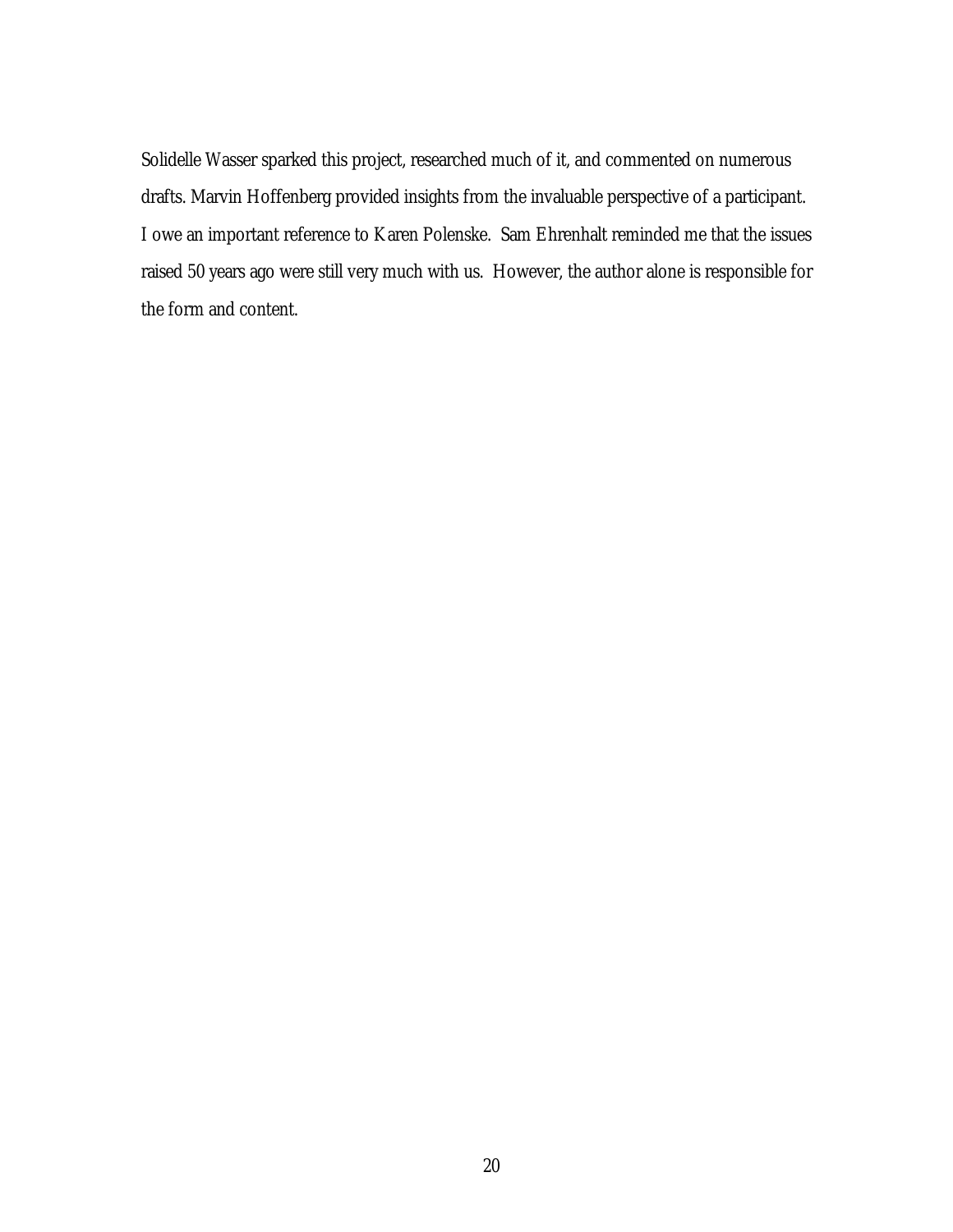## **REFERENCES**

- Battelle Memorial Institute (1973), *Interactions of Science and Technology in the Innovative Process: Some Case Studies*, Columbus, OH: Author.
- Bureau of Labor Statistics (n.d.), *Full Employment Patterns, 1950: The Structure of the American Economy under Full Employment Conditions*, Washington, DC. Duplicated.
- -------- (1955) , *Trends in Output per Manhour and Manhours per unit of Output–Manufacturing, 1939-53*, Report 100, Washington, DC: Author.
- -------- (1997), *BLS Handbook of Methods*, Bulletin 2490, Washington, DC: Author.
- Cardenas, E. M. (1996), "Revision of the CPI Hospital Services Component," *Monthly Labor Review,* 119:12, 40-48.
- Christ, C. F. and Hurwicz, L. (1987), "Koopmans, Tjalling Charles," in *The New Palgrave: A Dictionary of Economics* (Vol. 3), eds. J. Eatwell, M. Milgate, and P. Newman, New York: The Stockton Press.
- Cornfield, J. (1945), "Employment Resulting From United States Exports, 1939," *Monthly Labor Review*, 68:7, 37-38.
- -------- (1964), Interview by Jonathan Grossman, edited by Marvin Hoffenberg, 1981, Duplicated.
- Cutler, D. M. and Berndt, E. R. (2001), *Medical Care Output and Productivity*: *Studies in Income and Wealth* (Vol. 62), Chicago, IL: University of Chicago Press.
- Dantzig, G. B. (1963), *Linear Programming and Extensions*, Princeton, NJ: Princeton University Press.
- Dorfman, R. (1973), "Wassily Leontief's Contribution to Economics," *Swedish Journal of Economics,* 75, 430-449.
- Duncan, J. W. and Shelton, W. C.(1978), *Revolution in United States Government Statistics, 1926- 1976,* Washington, DC: U.S. Department of Commerce.
- Greenspan, A. (2001), "The Challenge of Measuring and Modeling a Dynamic Economy," Remarks delivered at the Washington Economic Policy Conference of the National Association of Business Economists, Washington DC.
- Evans, W. and Hoffenberg, M.(1952), "The Interindustry Relations Study for 1947," *Review of Economics and Statistics,* 34:2, 97-148.
- -------- (1955), "The Nature and Uses of Interindustry-Relations Data and Methods," in *Input-Output Analysis: An Appraisal: Studies in Income and Wealth* (Vol. 18), ed. R. Goldmsith, Princeton, NJ: Princeton University Press, pp. 53-125.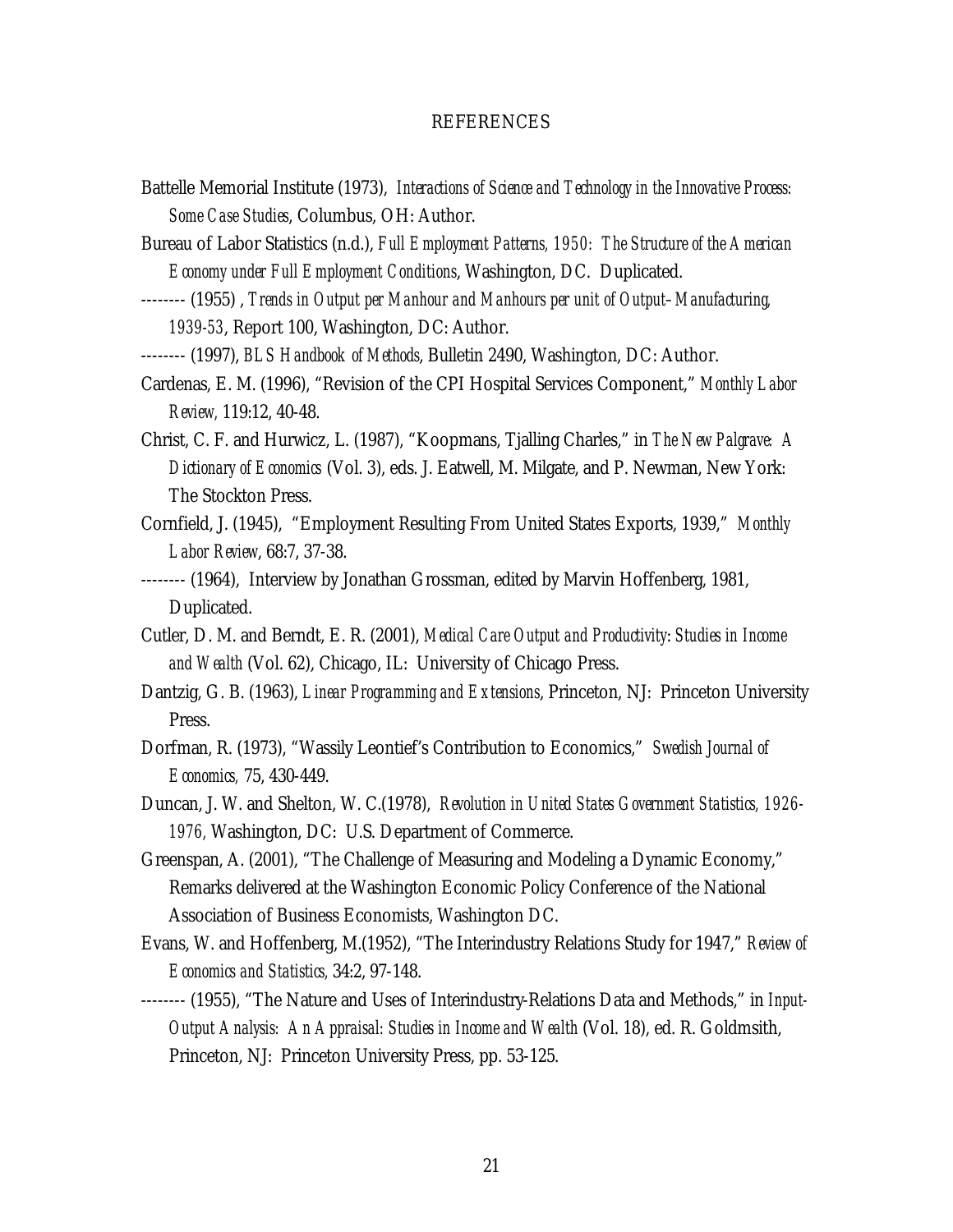- Glaser, E. (1955), "Comment," in *Input-Output Analysis: An Appraisal: Studies in Income and Wealth,* vol. 18, ed. R. Goldmsith, Princeton, NJ: Princeton University Press, pp. 49-51.
- Goldberg, J. P. and Moye, W. T., (1985), *The First Hundred Years of the Bureau of Labor Statistics,*  Washington, DC: U.S. Department of Labor.
- Kohli, M. (2001a), "The Leontief-BLS Partnership: A New Framework for Measurement," *Monthly Labor Review*, 124: 6, 29-37.
- -------- (2001b), "Leontief and the U.S. Bureau of Labor Statistics, 1941-54: Developing a Framework for Measurement," ," in *The Age of Economic Measurement*, eds. J. L. Klein and M.S. Morgan, Durham, NC: Duke University Press, pp. 190-212.
- Koopmans, T. C. (ed.) (1951), *Activity Analysis of Production and Allocation: Proceedings of a Conference*, New York: John Wiley & Sons.
- ------- (1957), *Three Essays on the State of Economic Science*, New York: McGraw-Hill.
- Kuhn, T. S. (1977), *The Essential Tension*, Chicago, IL: University of Chicago Press.
- Klein, J. L. (2001), "Reflections from the Age of Measurement," in *The Age of Economic Measurement*, eds. J. L. Klein and M. S. Morgan, Durham, NC: Duke University Press, pp. 111-136.
- -------- and Morgan, M. S. (eds.) (2001), *The Age of Economic Measurement*, Durham, NC: Duke University Press
- Leamer, E. (1987), "The Leontief Paradox," in *The New Palgrave: A Dictionary of Economics*  (Vol. 3), eds. J. Eatwell, M. Milgate, and P. Newman, New York: The Stockton Press.
- Leontief, Wassily W. (1936), "Quantitative Input and Output Relations in the Economic System of the United States," in *The Structure of American Economy, 1919-1939* (1951), White Plains, NY: International Arts and Sciences Press.
- -------- (1937), "Interrelation of Prices, Output, Savings, and Investment," in *The Structure of American Economy, 1919-1939* (1951), White Plains, NY: International Arts and Sciences Press.
- -------- (1944), "Output, Employment, Consumption, and Investment," in *The Structure of American Economy, 1919-1939* (1951), White Plains, NY: International Arts and Sciences Press.
- -------- (1946), "Export, Imports, Domestic Output, and Employment," in *The Structure of American Economy, 1919-1939* (1951), White Plains, NY: International Arts and Sciences Press.
- -------- (1951), "Input-Output Economics," in *Input-Output Economics* (2nd ed.), New York: Oxford University Press.
- -------- (1953), "Domestic Production and Foreign Trade: The American Capital Position Reconsidered," *Proceedings of the American Philosophical Society*, 97, 332-349.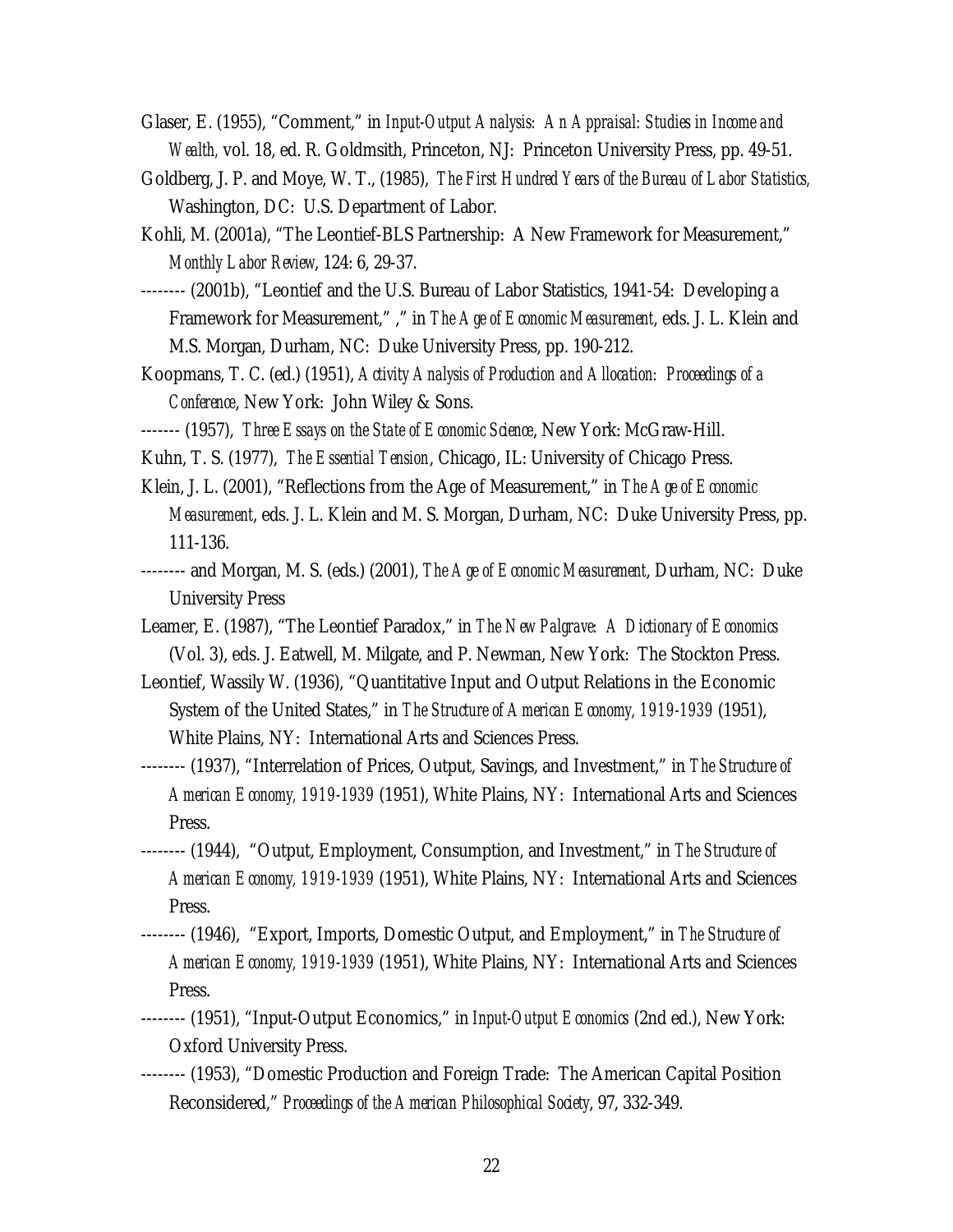-------- (1954), "Mathematics in Economics," in *Essays in Economics: Theories, Theorizing, Facts, and Policies* (1985), New Brunswick, NJ: Transaction Books

-------- (1958), "The State of Economic Science," *Review of Economics and Statistics,* 40, 103-106.

- Leontief, W. et al. (1953), *Studies in the Structure of the American Economy,* White Plains, NY: International Arts and Sciences Press.
- Lum, S. K., Moyer, B. C., and Yuskavage, R. E. (2000), "Improved Estimates of Gross Product by Industry for 1947-98," *Survey of Current Business*, 80:6, 24-54.
- Morgan, M.S. (1990), *The History of Econometric Ideas*, Cambridge, UK: Cambridge University Press.
- Polenske, K. R. (2000), "Leontief's Magnificent Machine and Other Contributions to Applied Economics," Paper presented at the Thirteenth Annual International Input-Output Association Conference, 21-25 August, Macerata, Italy.
- Porter, T. M. (2001), "Economics and the History of Measurement," in *The Age of Economic Measurement*, eds. J. L. Klein and M. S. Morgan, Durham, NC: Duke University Press, pp. 4-22.
- Stigler, S. (1999), *Statistics on the Table: The History of Statistical Concepts and Methods*, Cambridge: Harvard University Press.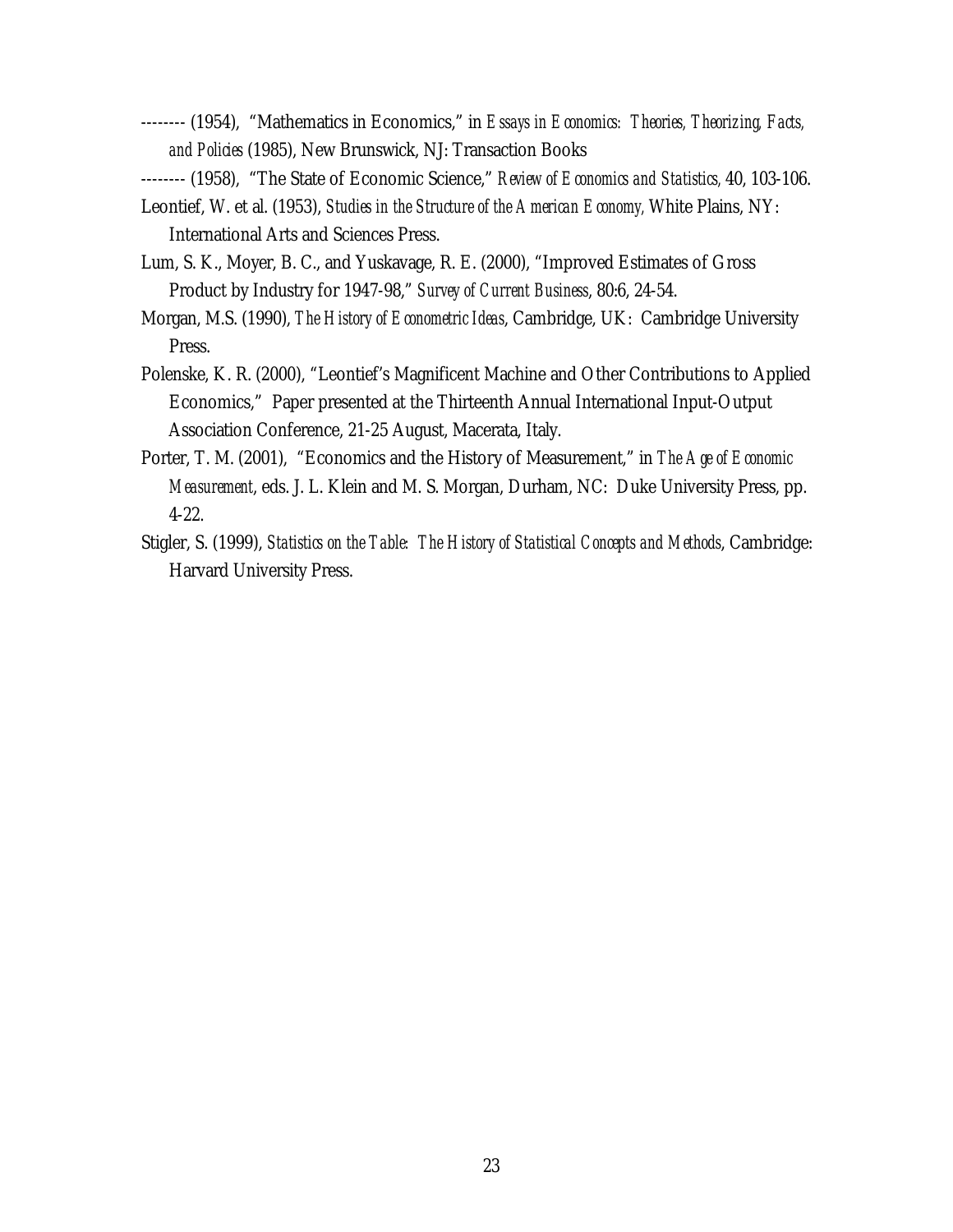Table 1. Selected cells from "Quantitative Input and Output Relations in the Economic

System of the United States, 1919."

(in millions of dollars)

## Distribution

of outlays Distribution of output

|    |                                        | Iron and steel Automobiles |                 |                 | Exports Consumption Total output |        |
|----|----------------------------------------|----------------------------|-----------------|-----------------|----------------------------------|--------|
|    |                                        |                            |                 |                 |                                  |        |
|    |                                        | $\overline{14}$            | $\overline{15}$ | $\overline{42}$ | 43                               |        |
| 14 | Iron and steel                         | 503                        | 381             | 896             | 634                              | 11,610 |
| 15 | Automobiles                            |                            | 997             | 152             | 1,773                            | 3,305  |
|    | .                                      |                            | .               |                 |                                  |        |
| 42 | Imports                                | 36                         |                 |                 | 572                              | 4,205  |
|    | 43a Wages and                          | 4,096                      | 677             |                 | 3,464                            | 33,356 |
|    | salaries<br>43b Capital and            | 866                        | 207             |                 | 5,382                            | 30,937 |
|    | entrep. services<br>43c Total services | 4,962                      | 884             |                 | 8,846                            | 64,293 |

. .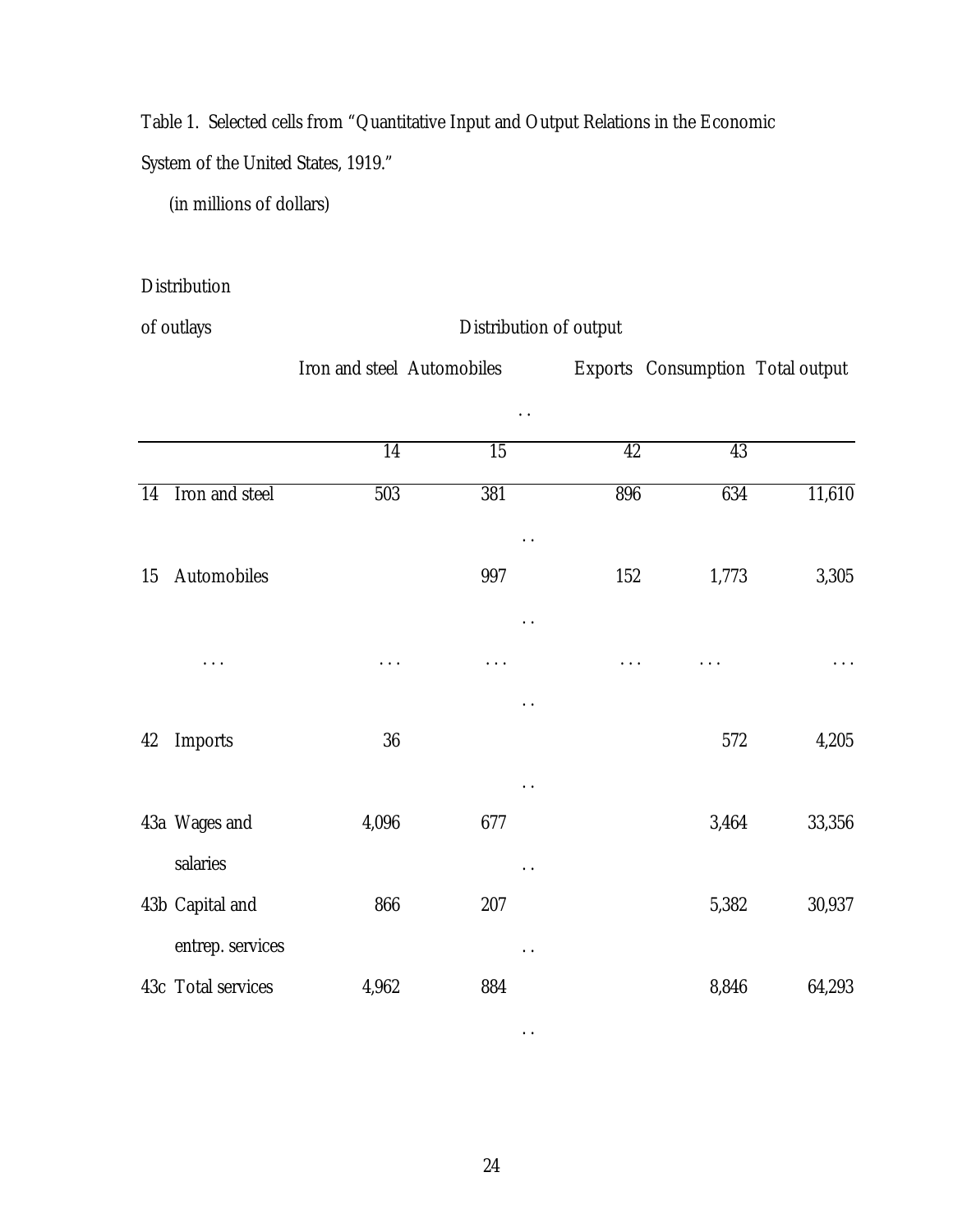| Total outlays | 12,482 | 3,488 | 7,890 | 52,362 | 205,576 |
|---------------|--------|-------|-------|--------|---------|
|               |        |       |       |        |         |

. .

Source: Leontief (1937).

Table 2. Features of the Early Input-Output Tables

|                      |                        | Table year            |                       |
|----------------------|------------------------|-----------------------|-----------------------|
| Feature              | 1919 and 1929          | 1939                  | 1947                  |
| Fundamental          | Revenue and            | Separate current      | Separate current      |
| accounting           | expenditure            | and capital accounts  | and capital accounts  |
| concept              | accounts for           | for establishments    | for establishments    |
|                      | establishments         |                       |                       |
|                      |                        |                       |                       |
| Government           | In undistributed       | Separate sector       | Separate sector       |
|                      | sector                 |                       |                       |
|                      |                        |                       |                       |
| Unit of measure-     | <b>Current dollars</b> | <b>Employee years</b> | <b>Employee years</b> |
| ment for labor       |                        |                       |                       |
|                      |                        |                       |                       |
| Number of sectors 44 |                        | 95                    | 500                   |
|                      |                        |                       |                       |
| <b>Imports</b>       | Classified by          | Classified by         | Classified by         |
|                      | using sector           | using sector          | industry producing    |
|                      |                        |                       | rival products        |